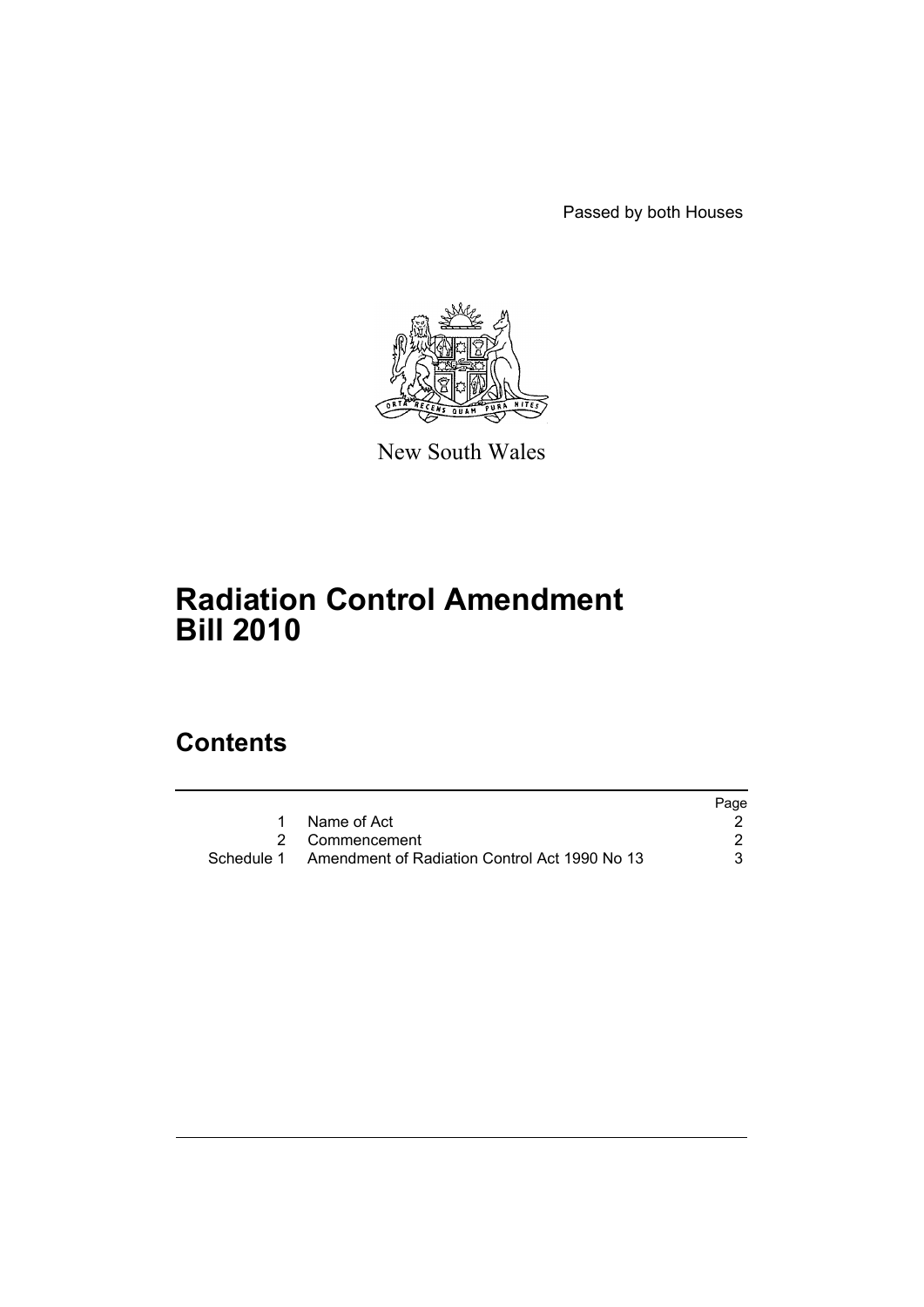*I certify that this public bill, which originated in the Legislative Assembly, has finally passed the Legislative Council and the Legislative Assembly of New South Wales.*

> *Clerk of the Legislative Assembly. Legislative Assembly, Sydney, , 2010*



New South Wales

# **Radiation Control Amendment Bill 2010**

Act No , 2010

An Act to amend the *Radiation Control Act 1990* to make further provision for the regulation and control of radioactive substances and radiation apparatus; and for other purposes.

*I have examined this bill and find it to correspond in all respects with the bill as finally passed by both Houses.*

*Assistant Speaker of the Legislative Assembly.*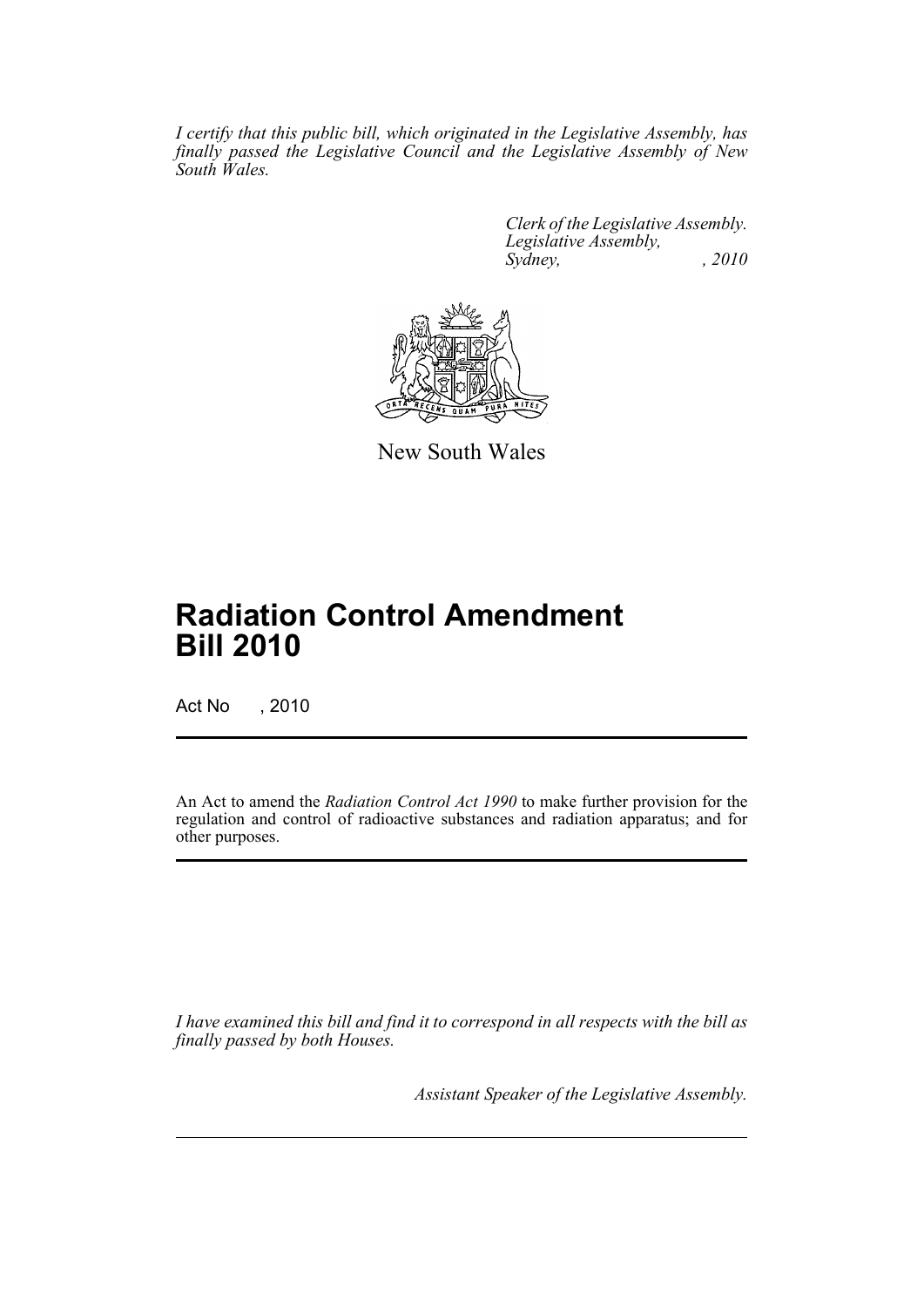# <span id="page-2-0"></span>**The Legislature of New South Wales enacts:**

# **1 Name of Act**

This Act is the *Radiation Control Amendment Act 2010*.

# <span id="page-2-1"></span>**2 Commencement**

- (1) This Act commences on the date of assent to this Act except as provided by subsection (2).
- (2) Schedule 1 [1]–[6], [8], [9], [12], [13], [17], [19], [20], [24] and [26] commence on a day or days to be appointed by proclamation.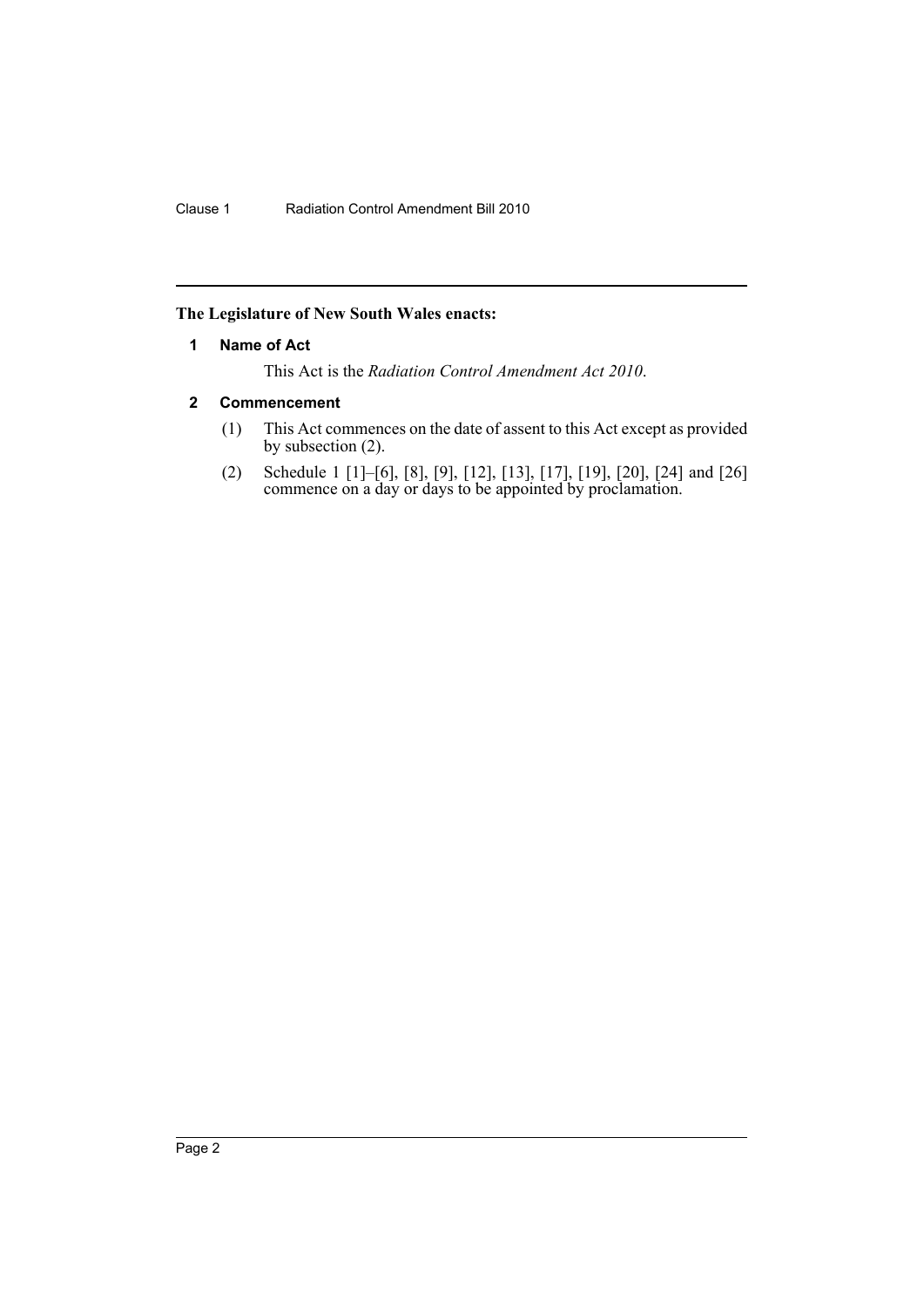Amendment of Radiation Control Act 1990 No 13 Schedule 1

# <span id="page-3-0"></span>**Schedule 1 Amendment of Radiation Control Act 1990 No 13**

#### **[1] Section 3**

Omit the section. Insert instead:

#### **3 Objects of Act**

- (1) The objects of this Act are as follows:
	- (a) to secure the protection of persons and the environment from exposure to ionising and harmful non-ionising radiation to the maximum extent that is reasonably practicable, taking into account social and economic factors and recognising the need for the use of radiation for beneficial purposes,
	- (b) to protect security enhanced sources from misuse that may result in harm to people or the environment,
	- (c) to promote the radiation protection principles.
- (2) The *radiation protection principles* are as follows:
	- (a) *justification of a practice* by assessing that the benefits of the practice involving exposure to ionising radiation outweigh any detriment,
	- (b) *optimisation of protection* by ensuring that each of the following is kept as low as reasonably achievable taking into account economic and social factors:
		- (i) the magnitude of individual doses of ionising radiation,
		- (ii) the number of people exposed to ionising radiation,
		- (iii) the likelihood of exposure to ionising radiation,
	- (c) *dose and risk limitation* by setting dose limits or imposing other measures so that the health risks to any person exposed to ionising radiation is kept below levels that are generally considered to be unacceptable.
- (3) A person is to take the radiation protection principles into consideration when exercising functions under this Act or under a licence.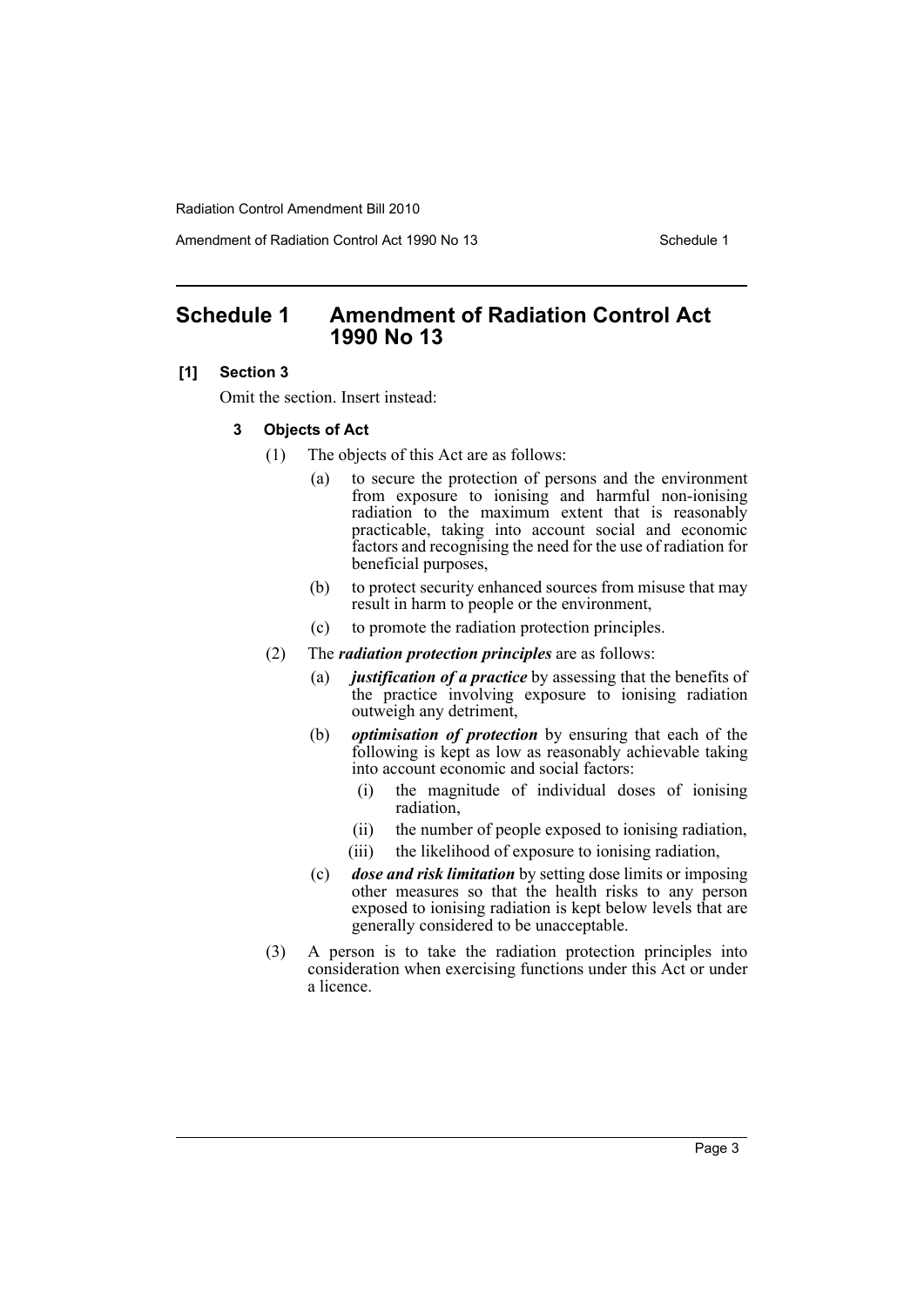Schedule 1 Amendment of Radiation Control Act 1990 No 13

#### **[2] Section 4 Definitions**

Omit the definitions of *licence*, *occupier* and *registered premises* from section  $4(1)$ .

Insert in alphabetical order:

*accreditation* means accreditation granted by the Authority under Part 2.

*deal* with a source, includes, use, sell, give away, dispose of, store, possess, transport, install, maintain or repair a source.

*Department* means the Department of Environment, Climate Change and Water.

*Director-General* means the Director-General of the Department.

*exercise* a function includes perform a duty.

*function* includes a power, authority or duty.

*licence* means a radiation management licence or a radiation user licence.

*person responsible*—see section 6.

*radiation management licence* means a radiation management licence granted by the Authority under Part 2.

*radiation security assessor* means a person who is accredited under section  $8(2)$ .

*radiation user licence* means a radiation user licence granted by the Authority under Part 2.

*regulated material* means any of the following:

- (a) radioactive substances,
- (b) ionising radiation apparatus,
- (c) non-ionising radiation apparatus of a kind prescribed by the regulations,
- (d) sealed source devices.

#### *relevant legislation* means:

- (a) this Act and the regulations, and
- (b) legislation of any other Australian jurisdiction relating to radiation control or protection, and
- (c) legislation (including legislation that has been repealed or legislation of another jurisdiction) prescribed by the regulations.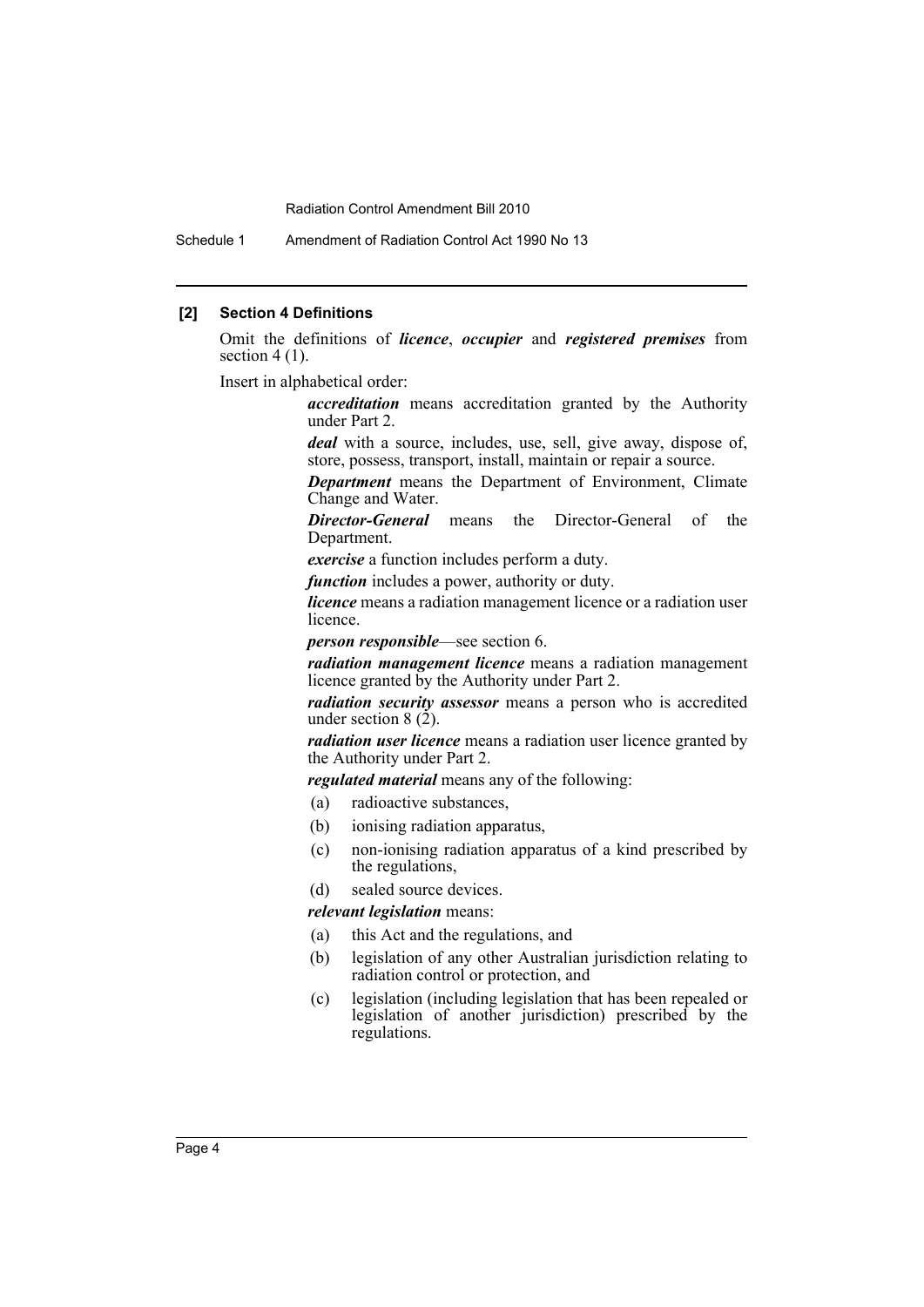Amendment of Radiation Control Act 1990 No 13 Schedule 1

*security enhanced source* means a sealed radioactive source prescribed by the regulations as a security enhanced source. *security plan* means a plan referred to in section 14.

# **[3] Section 4 (2)**

Omit the subsection. Insert instead:

(2) Notes included in this Act do not form part of this Act.

# **[4] Sections 5 and 5A**

Omit section 5. Insert instead:

# **5 Fit and proper persons**

- (1) In determining, for the purposes of this Act, whether a person is a fit and proper person to hold a licence or accreditation, the Authority may take into consideration any one or more of the following:
	- (a) whether the person (or any director of the person in the case of a body corporate) has contravened relevant legislation, or has held a licence, accreditation or other authority that has been suspended or cancelled under relevant legislation,
	- (b) whether, if the person is a body corporate, a director of the body corporate is or has been the director of another body corporate that has contravened relevant legislation, or has held a licence, accreditation or other authority that has been suspended or cancelled under relevant legislation,
	- (c) the record of compliance with relevant legislation of the person (and each director of the person in the case of a body corporate),
	- (d) whether, in the opinion of the Authority, any dealings of the person with regulated material under a licence will or will not be in the hands of a technically competent person,
	- (e) whether, in the opinion of the Authority, the person (and each director of the person in the case of a body corporate) is of good repute, having regard to character, honesty and integrity,
	- (f) whether the person (or any director of the person in the case of a body corporate), in the previous  $10$  years, has in this or any other Australian jurisdiction:
		- (i) been convicted of an offence involving fraud, dishonesty or other behaviour that the Authority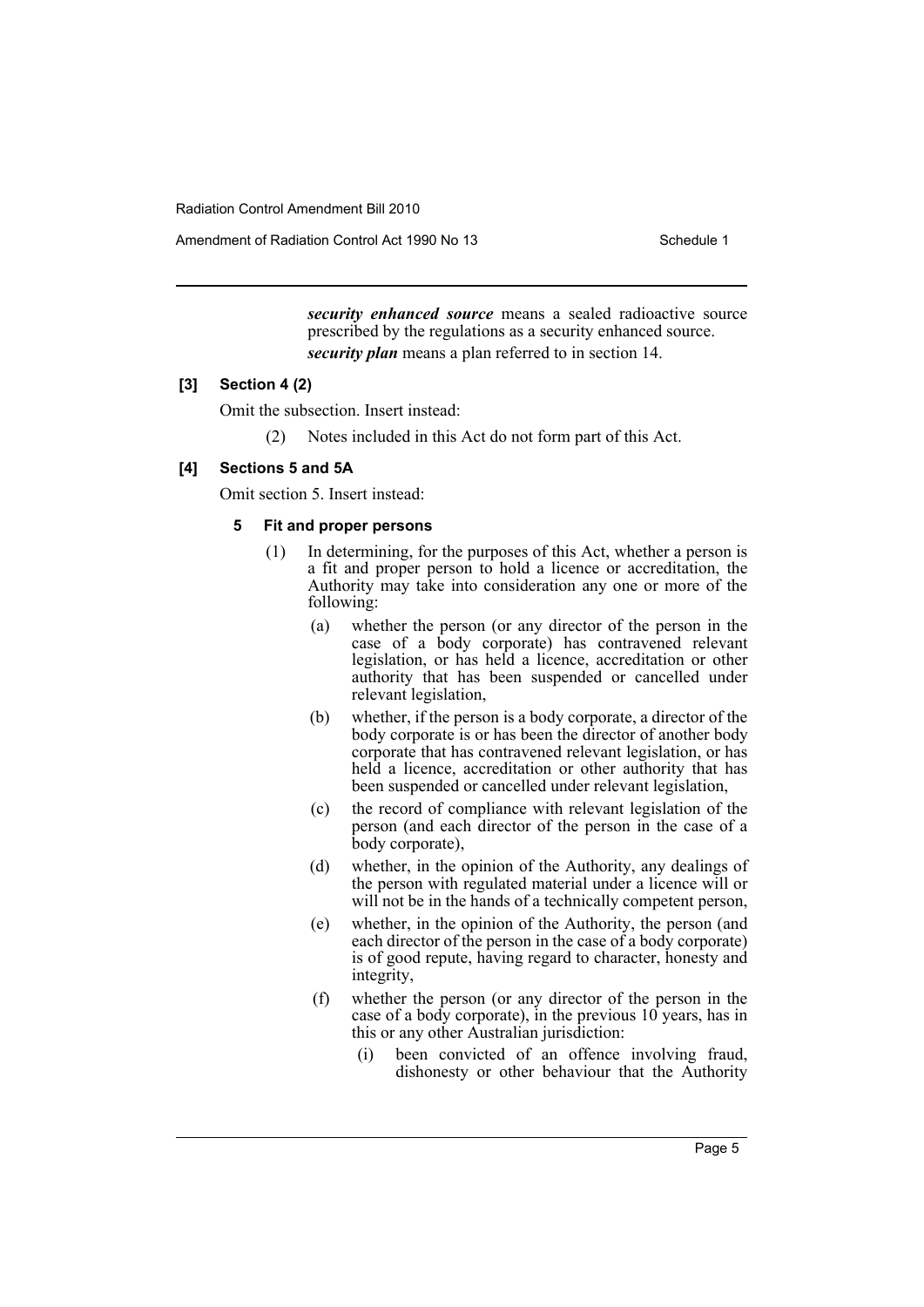Schedule 1 Amendment of Radiation Control Act 1990 No 13

considers would render the person unfit to hold a licence or accreditation, or

- (ii) been subject to a finding of professional misconduct or unsatisfactory professional conduct by a body that regulates, or investigates complaints about, health practitioners,
- (g) whether the person, during the previous 3 years, was an undischarged bankrupt or applied to take the benefit of any law for the relief of bankrupt or insolvent debtors, compounded with his or her creditors or made an assignment of his or her remuneration for their benefit,
- (h) if the person is an individual, whether he or she is or was a director of a body corporate that is the subject of a winding up order or for which a controller or administrator has been appointed during the previous 3 years,
- (i) if the person is a body corporate, whether the body corporate is the subject of a winding up order or has had a controller or administrator appointed during the previous 3 years,
- (j) whether the person has demonstrated to the Authority the financial capacity to comply with the person's obligations under the licence or accreditation or the proposed licence or accreditation,
- (k) whether the person is in partnership with a person whom the Authority does not consider to be a fit and proper person under this section, in connection with:
	- (i) dealings with regulated material authorised (or sought to be authorised) by a licence, or
	- (ii) activities authorised (or sought to be authorised) by an accreditation,
- (l) any other ground that the Authority considers appropriate.
- (2) In this section:

*director* of a body corporate includes a person involved in the management of the affairs of the body corporate.

#### **5A Public bodies may exercise certain functions of Authority**

- (1) The object of this section is to provide for public bodies other than the Authority to exercise certain of the Authority's functions under this Act in certain circumstances instead of the Authority.
- (2) The Director-General of the Department of Industry and Investment may exercise such functions of the Authority as may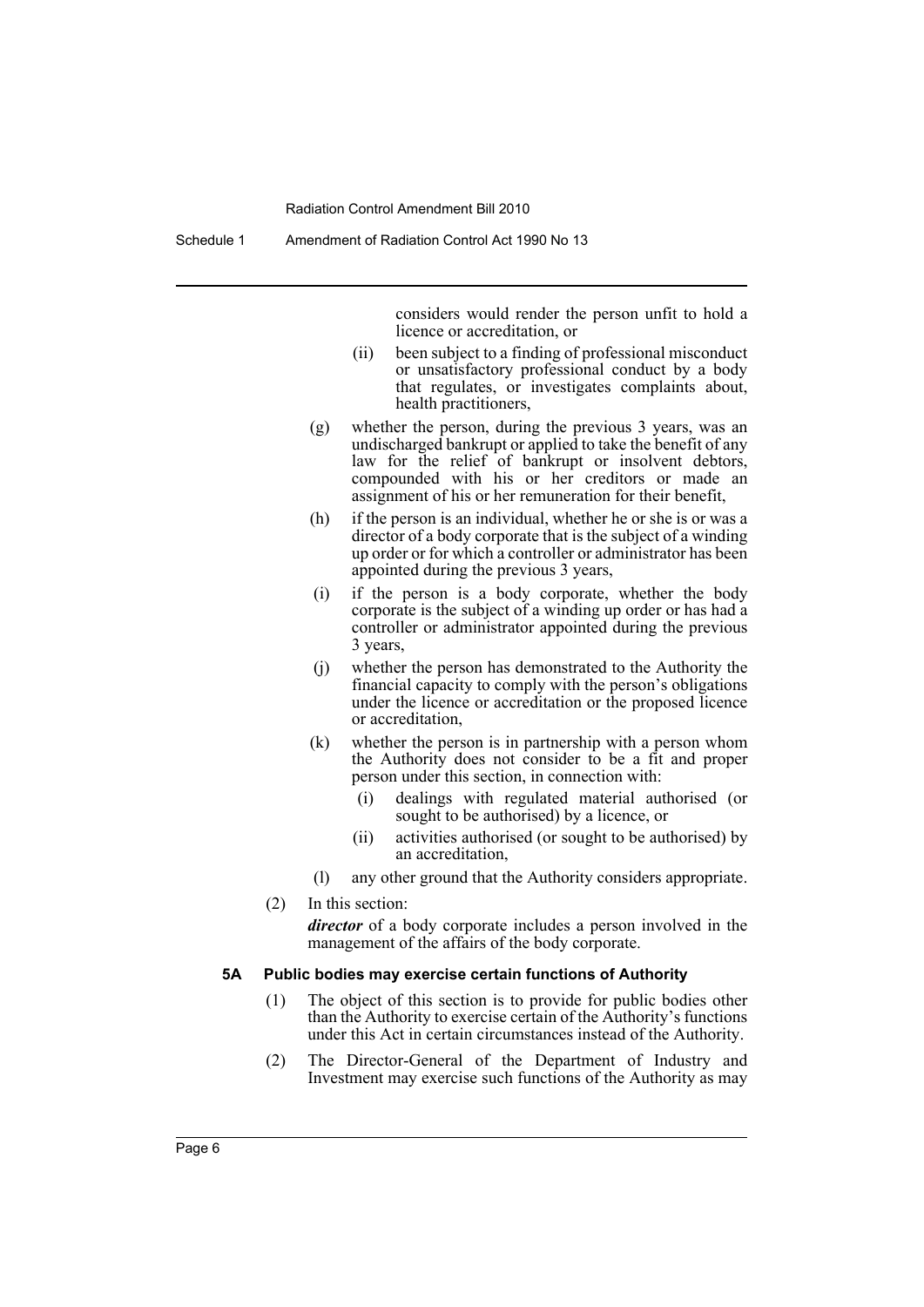be prescribed by the regulations in respect of radioactive ore subject to such conditions or limitations as are specified in the regulations.

- (3) The Authority cannot exercise a function in respect of radioactive ore if that function is prescribed under subsection (2).
- (4) The regulations may prescribe the circumstances (including conditions and limitations) in which a public body may exercise functions of the Authority under this Act.
- (5) The Authority cannot exercise a function in circumstances if the regulations have prescribed another public body to exercise the function in those circumstances.
- (6) The regulations may not prescribe circumstances in which a public body exercises any such function in respect of activities carried on by that public body.
- (7) The regulations may give effect to a scheme similar to that set out in sections 212C and 212D of the *Protection of the Environment Operations Act 1997*.

**Note.** Those sections set out what is to occur if a public body or an officer of the body exercises functions in relation to a matter for which it is not authorised.

**[5] Parts 2 and 2A**

Omit Part 2. Insert instead:

# **Part 2 Licences and accreditations**

## **6 Radiation management licences**

- (1) For the purposes of this Act each of the following persons is a *person responsible* for regulated material:
	- (a) the owner of the regulated material,
	- (b) any person who is storing, selling or giving away the regulated material,
	- (c) any person who has possession of the regulated material, other than:
		- (i) a person who is the holder of a radiation user licence in respect of the regulated material and who has possession of the regulated material only for the purposes of using the regulated material, or
		- (ii) a person who has possession of the regulated material only for the purposes of transporting the regulated material.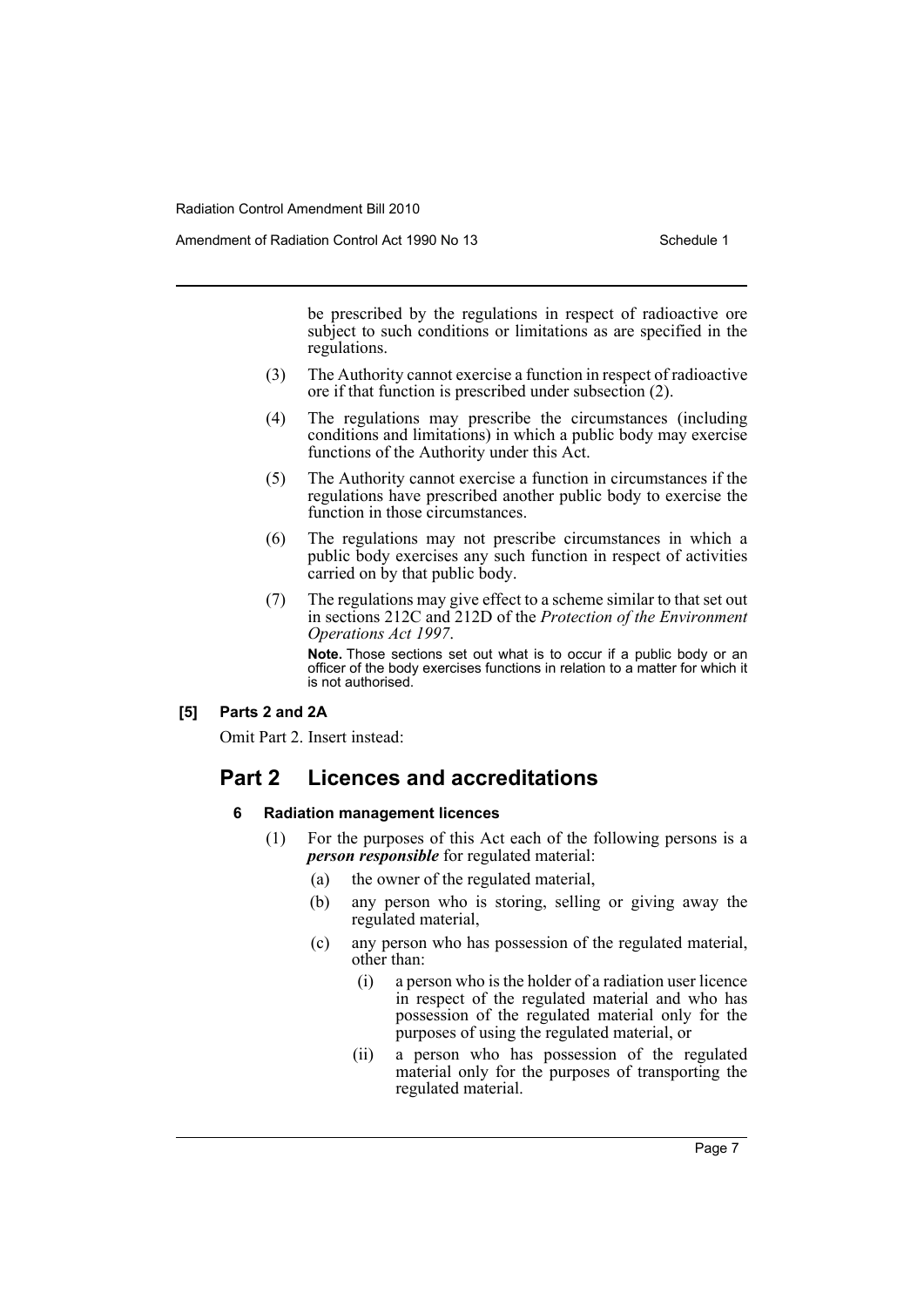Schedule 1 Amendment of Radiation Control Act 1990 No 13

- (2) A person responsible for regulated material must hold a radiation management licence in respect of the regulated material and must comply with any conditions to which the licence is subject. Maximum penalty: 1,500 penalty units in the case of a corporation or 250 penalty units or imprisonment for 2 years, or both, in any other case.
- (3) The Minister may, by notice in writing given to a person, exempt the person from the requirement to hold a radiation management licence.
- (4) The exemption may be granted unconditionally or subject to conditions and remains in force for the time specified in the notice or until cancelled by the Minister by giving further notice in writing, whichever occurs first.
- (5) The Minister may seek, and take into consideration, the advice of the Council before making a decision in respect of the granting of an exemption under this section.
- (6) Each person responsible for regulated material must ensure that the regulated material is not sold, leased or given to, or stored, possessed or used by, any other person unless that other person is the holder of an appropriate licence under this Part in respect of the regulated material.

Maximum penalty: 1,500 penalty units in the case of a corporation or 250 penalty units or imprisonment for 2 years, or both, in any other case.

#### **7 Radiation user licence**

A natural person who uses regulated material must hold a radiation user licence and must comply with any conditions to which the licence is subject.

Maximum penalty: 250 penalty units or imprisonment for 2 years, or both.

#### **8 Accreditation of radiation experts and security assessors**

- (1) A person must not carry out any of the activities prescribed by the regulations as the activities of a consulting radiation expert unless the person holds accreditation as a consulting radiation expert and caries out those activities in compliance with any conditions to which that accreditation is subject.
- (2) A person must not carry out any of the activities prescribed by the regulations as the activities of a radiation security assessor unless the person holds accreditation as a radiation security assessor and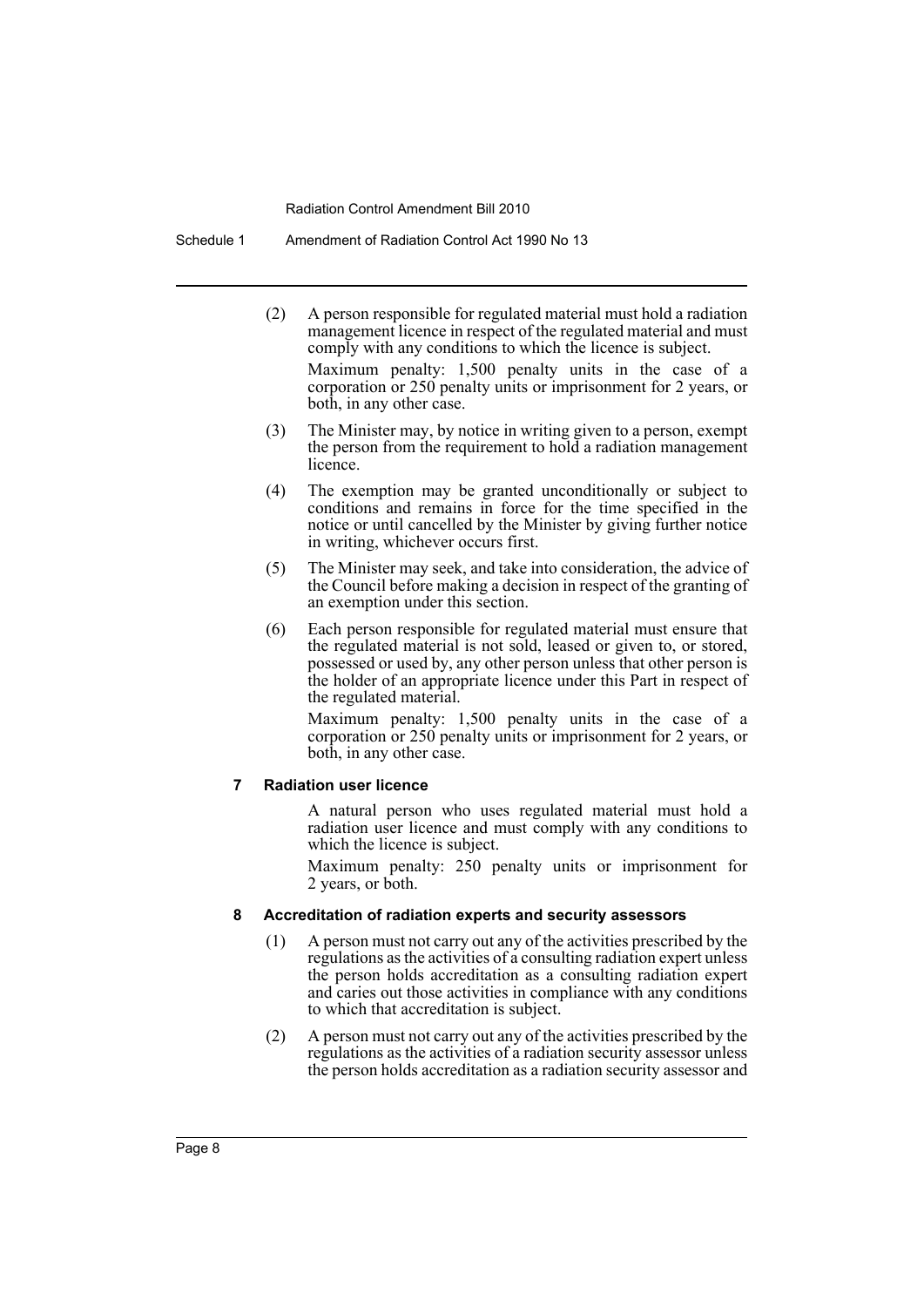Amendment of Radiation Control Act 1990 No 13 Schedule 1

carries out those activities in compliance with any conditions to which that accreditation is subject.

Maximum penalty: 100 penalty units.

#### **9 Applications with respect to licences and accreditations**

- (1) A person may apply to the Authority for a licence or accreditation or for a renewal or variation of a licence or accreditation held by the person.
- (2) The application must be in the approved form and be accompanied by the fee prescribed in respect of the licence or accreditation.
- (3) The application must contain any information that the Authority may require.
- (4) The Authority may require the applicant to provide any further information that it considers necessary to determine the application.
- (5) The Authority may, in granting an application in respect of a licence or accreditation, impose such conditions on the licence or accreditation as the Authority sees fit.
- (6) The Authority must (or, in the case of a renewal application, may) refuse to grant an application unless it is satisfied that:
	- (a) the applicant is a fit and proper person to hold the licence or accreditation, and
	- (b) the applicant meets any requirements that may be prescribed by the regulations in respect of the licence or accreditation, and
	- (c) the applicant meets any requirements in respect of the licence or accreditation that may be set out in a document forming part of the National Directory and adopted by the Authority under section 37, and
	- (d) in the case of a radiation user licence, the applicant is a natural person who has appropriate knowledge of the principles and practices of radiation safety and protection applicable to the activities proposed to be carried on by the applicant pursuant to the licence, and
	- (e) in the case of an accreditation, the applicant is a natural person who has the qualifications or expertise necessary to properly carry out the activities to be authorised by the accreditation.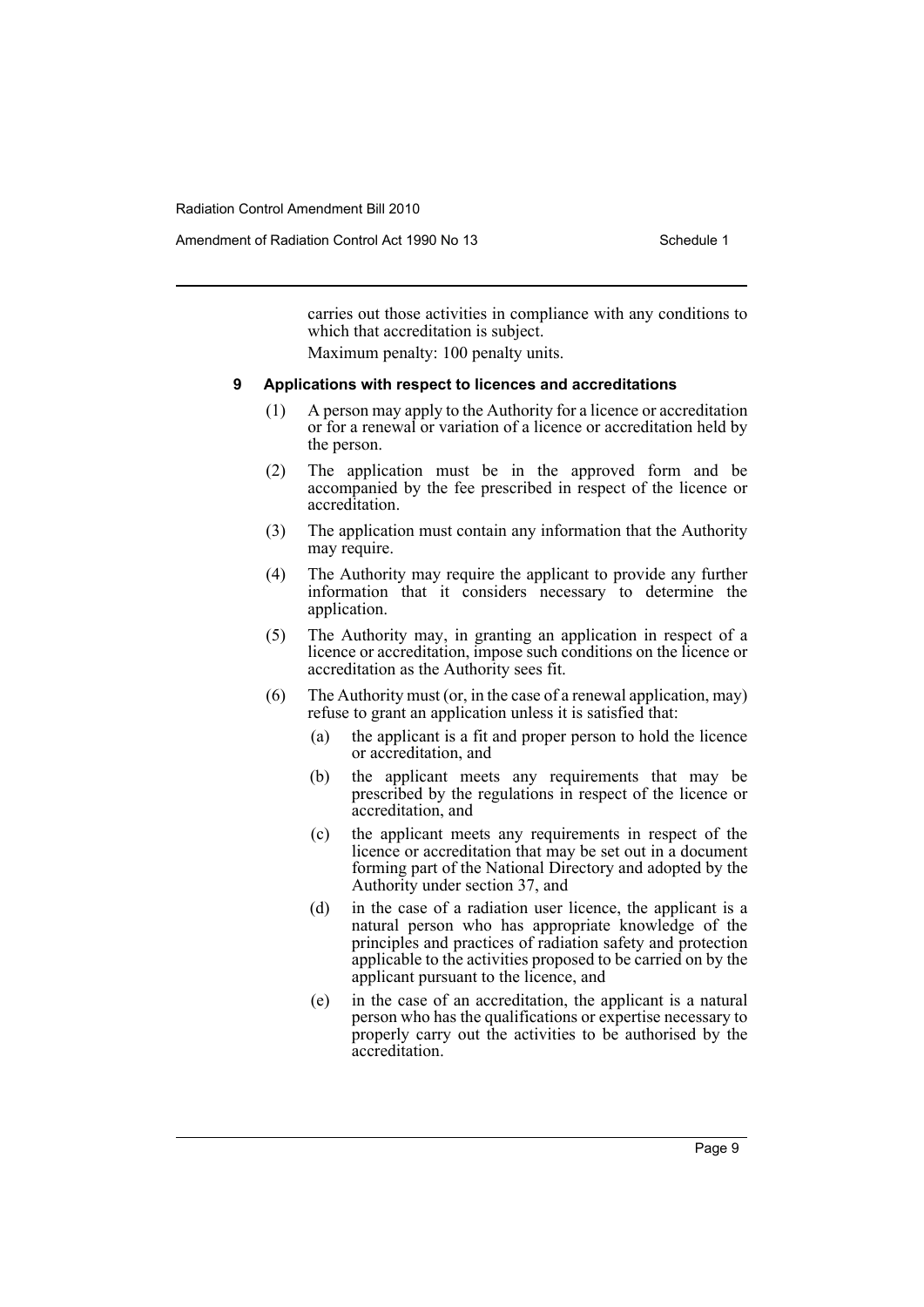Schedule 1 Amendment of Radiation Control Act 1990 No 13

- (7) The Authority may, at its discretion, refuse an application on any other ground.
- (8) The Authority may seek, and take into consideration, the advice of the Council before making a decision in respect of an application under this section.

#### **10 Variation of licences and accreditations**

- (1) The Authority may vary a licence or accreditation on its own motion or on the application of the holder of the licence or accreditation.
- (2) A variation takes effect when the holder of the licence or accreditation is given notice in writing of the variation, or if a later time is specified in the notice, at that later time.
- (3) A licence may be varied so that it relates to regulated material to which it did not relate before the variation.
- (4) An accreditation may be varied so as to authorise the carrying on of activities which were not authorised before the variation.
- (5) A variation may involve the imposition of a condition on the licence or accreditation or the revocation of any such condition.

#### **11 Term of licences and accreditations**

A licence or accreditation remains in force (unless it is cancelled or surrendered sooner):

- (a) for the term specified by the Authority in the licence or accreditation, or
- (b) if an application to renew the licence or accreditation is made in accordance with this Part and received by the Authority before, or within 60 days after, the end of that specified term—until the application is determined.

#### **12 Surrender of licences and accreditation**

- (1) A licence or accreditation may be surrendered only with the written approval of the Authority.
- (2) The application for approval must be in the approved form and must contain any information that the Authority may require.
- (3) The Authority may require the applicant to provide any further information that it considers necessary to determine the application.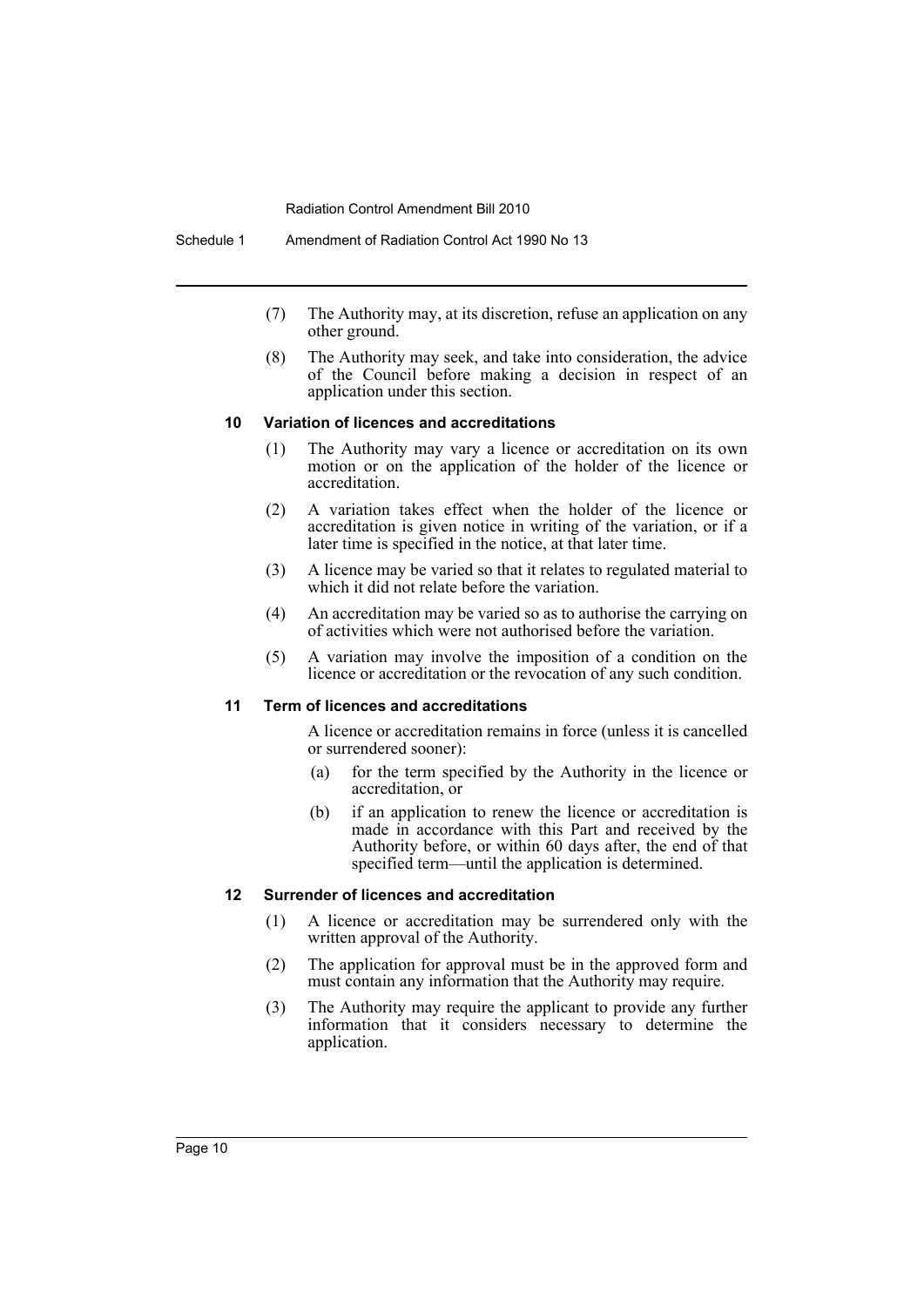Amendment of Radiation Control Act 1990 No 13 Schedule 1

- (4) The Authority may refuse an application for surrender of a licence if it is of the opinion that:
	- (a) there will be an ongoing impact arising from any regulated material to which the licence relates, and
	- (b) it is appropriate to manage that impact through conditions of the licence.
- (5) A licence or accreditation surrendered under this section ceases to be of any force or effect.

#### **13 Cancellation and suspension of licences and accreditations**

- (1) The Authority may, at its discretion, suspend or cancel a licence or accreditation on any ground including if it is satisfied of any one or more of the following:
	- (a) that the grant of the licence or accreditation was made in error or was obtained improperly,
	- (b) that the holder of the licence or accreditation is not a fit and proper person to hold the licence or accreditation,
	- (c) that the holder of the licence or accreditation has contravened a condition of it,
	- (d) that the holder of the licence or accreditation has been convicted of an offence against relevant legislation,
	- (e) that the holder has ceased to hold a qualification which was the basis on which the Authority granted the licence or accreditation,
	- (f) that, in the case of an accreditation, the holder has ceased carrying out the activities to which the accreditation relates.
- (2) A decision of the Authority to suspend or cancel a licence or accreditation has no effect:
	- (a) until the expiration of the period within which a person may appeal against the decision, or
	- (b) if a person appeals against the decision within that period, unless and until the decision is confirmed by the District Court or the appeal is withdrawn.
- (3) A licence or accreditation:
	- (a) cancelled under this section ceases to be of any force or effect, or
	- (b) suspended under this section is of no force or effect for the period of the suspension.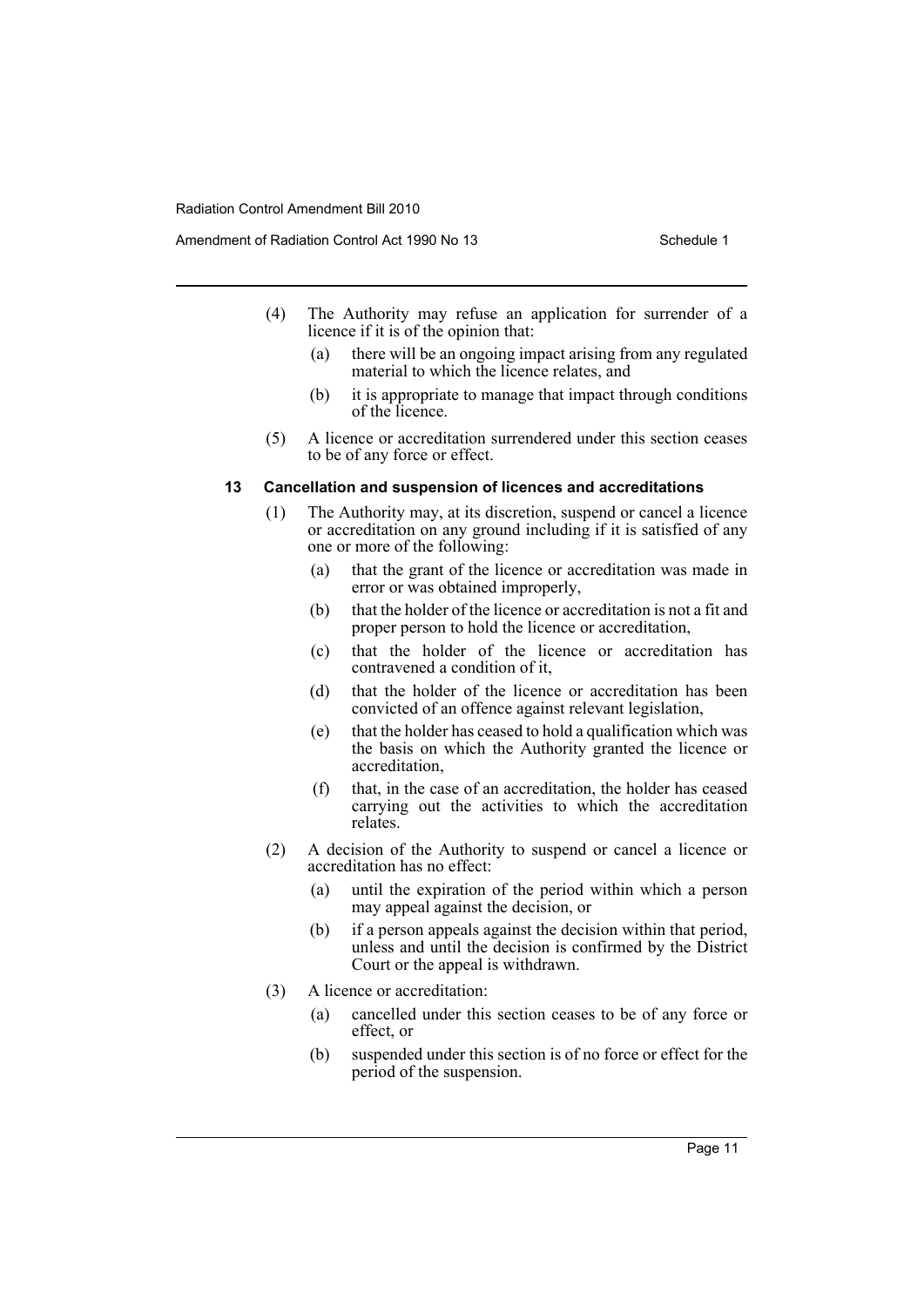Schedule 1 Amendment of Radiation Control Act 1990 No 13

- (4) If a licence or accreditation has been suspended, it can be renewed but remains subject to suspension until the expiration of the period of suspension.
- (5) The holder of a licence or accreditation which is suspended or cancelled must surrender it to the Authority. Maximum penalty: 10 penalty units.

#### **13A Conditions of suspension, cancellation or surrender**

- (1) A licence or accreditation may be suspended or cancelled, or the surrender of a licence or accreditation may be approved, unconditionally or subject to such conditions as the Authority imposes.
- (2) Those conditions may include (but are not limited to) any conditions to which the licence or accreditation was subject immediately before it was suspended, cancelled or surrendered.
- (3) The Authority may, by giving notice in writing to the former holder of a cancelled or surrendered licence or accreditation or the holder of a suspended licence or accreditation, attach new conditions to, or vary or revoke any existing conditions of, the suspension, cancellation or surrender of the licence or accreditation.
- (4) The former holder of a licence that has been cancelled or surrendered, or the holder of a licence that has been suspended, must comply with any conditions to which the cancellation, surrender or suspension is subject.

Maximum penalty: 1,500 penalty units in the case of a corporation or 250 penalty units or imprisonment for 2 years, or both, in any other case.

(5) The former holder of an accreditation that has been cancelled or surrendered, or the holder of an accreditation that has been suspended, must comply with any conditions to which the cancellation, surrender or suspension is subject. Maximum penalty: 100 penalty units.

# **13B Conditions generally**

(1) A condition imposed under this Part that specifies a time by which, or period within which, the condition must be complied with continues to have effect until the condition is complied with or revoked even though the time has passed or the period has expired.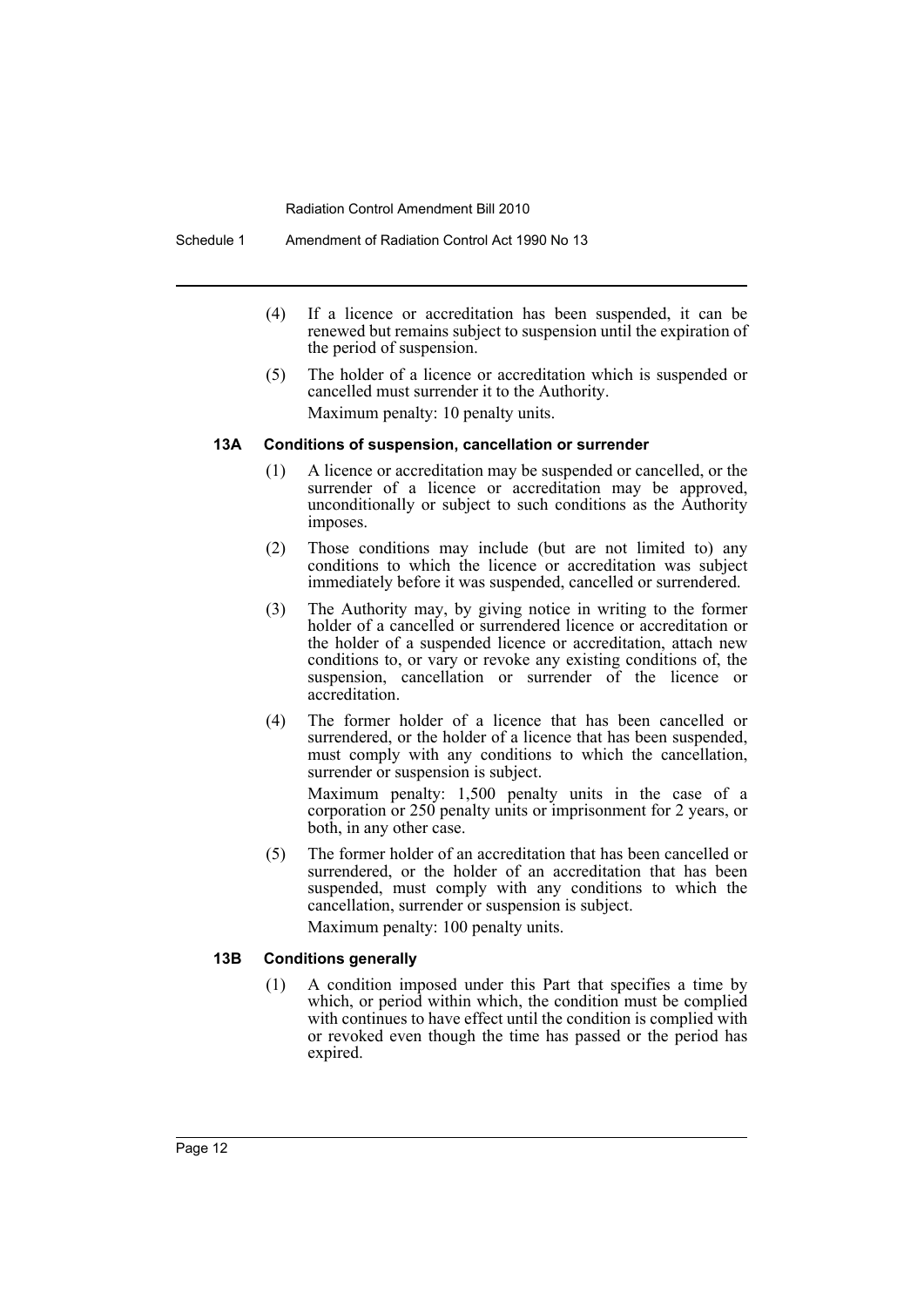Amendment of Radiation Control Act 1990 No 13 Schedule 1

- (2) The kinds of condition that may be imposed under this Part include the following:
	- (a) conditions that relate to the control or management of regulated material,
	- (b) conditions that relate to the places at which regulated material is kept or used,
	- (c) conditions that relate to the equipment used in conjunction with regulated material,
	- (d) conditions requiring the carrying out of works or programs (such as the securing, storage or disposal of regulated material or remediation, clean-up or improvement works with respect to regulated material),
	- (e) conditions requiring financial assurances to secure or guarantee funding for or towards the carrying out of any such works or programs,
	- (f) conditions that apply requirements set out in a document forming part of the National Directory or a document (as in force for the time being) such as a guideline issued by the Authority, an Australian Standard or a publication of the Australian Radiation Protection and Nuclear Safety Agency,
	- (g) conditions of a kind prescribed by the regulations.

#### **13C Public register of licences**

- (1) The Authority is to maintain a register of licences issued under this Part.
- (2) The register is to contain the following information in relation to each licence:
	- (a) the name of the holder of the licence,
	- (b) the type and number of the licence,
	- (c) the expiry date of the licence,
	- (d) the status of the licence,
	- (e) such other information as may be prescribed by the regulations.
- (3) The register may also contain such information as may be prescribed by the regulations in relation to any licence that is suspended, cancelled or surrendered.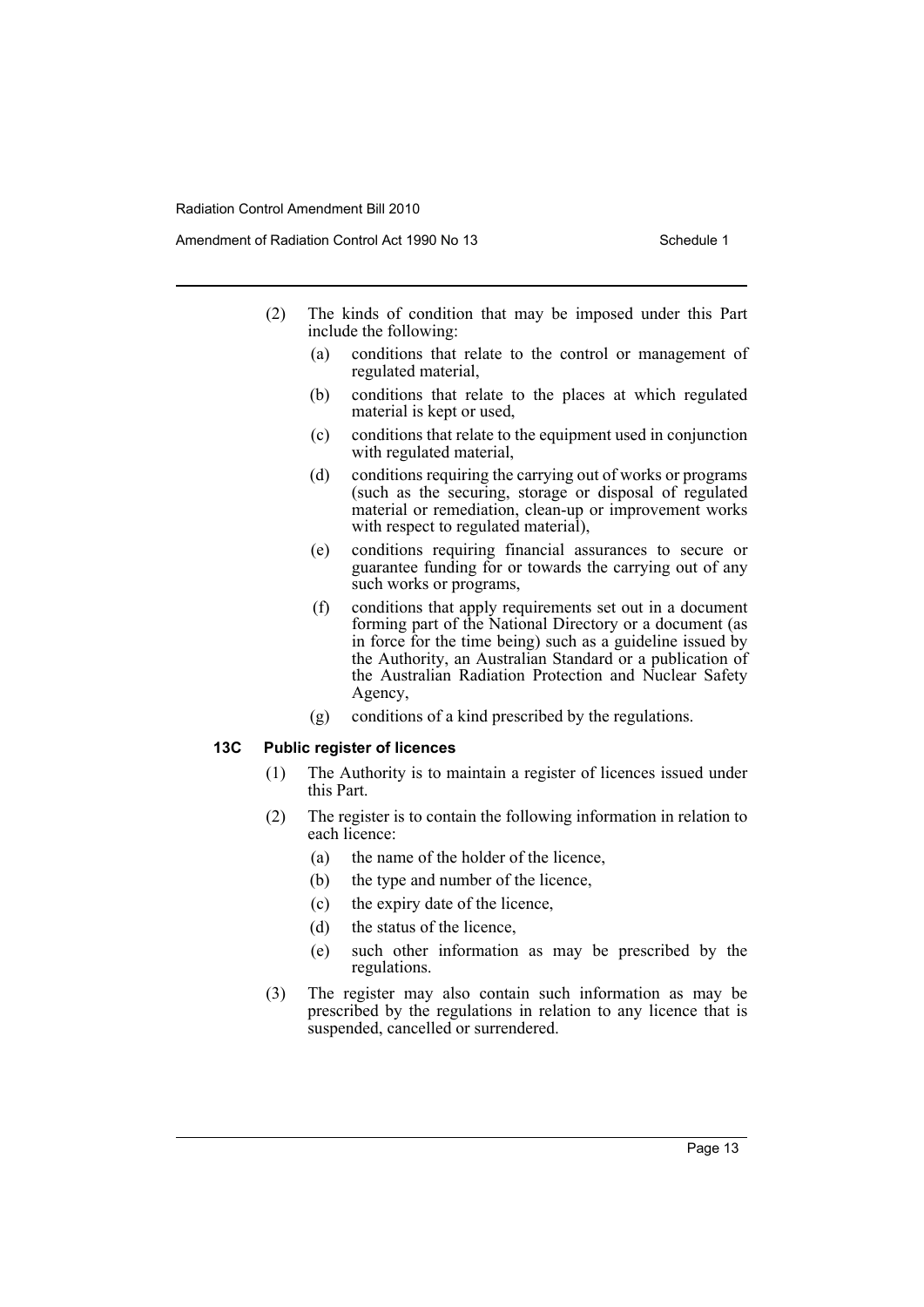- (4) The Authority is to make the register available to members of the public to inspect free of charge:
	- (a) at its principal office during ordinary office hours, and
	- (b) on its website.
- (5) The Authority may charge a fee for providing a person with a copy of the register or part of the register or for making the register available for inspection at some other place.
- (6) Section 57 of the *Privacy and Personal Information Protection Act 1998* does not apply to the register referred to in this section.

# **Part 2A Security of radioactive sources**

#### **14 Preparation of security plans**

- (1) Each person responsible for a security enhanced source must ensure that a plan is made that addresses:
	- (a) the security of the source (a *source security plan*), and
	- (b) if the source is to be transported, the security of the source during transport (a *source transport security plan*).

**Note.** A security enhanced source is a sealed radioactive source prescribed by the regulations. A sealed radioactive source means a radioactive substance sealed in a capsule or closely bound in a solid form. As a radioactive substance is regulated material, each person responsible for that regulated material will be a person responsible for the security enhanced source.

- (2) A security plan must set out how the source is to be protected from unauthorised access, nominate a natural person who is to be responsible for implementing the plan and deal with any other matters that may be prescribed by the regulations.
- (3) The regulations may make provision with respect to the form and content of security plans, the provision of security plans to the Authority and other persons and the keeping of records in respect of security plans.
- (4) A security plan cannot be made or amended unless the plan or amendment has been reviewed by a radiation security assessor who endorses on the plan that the plan, or plan as amended, satisfies the requirements of this section.
- (5) Subsection (4) does not apply to an amendment that only updates the name of the natural person who is to be responsible for implementing the plan or an amendment of a kind prescribed by the regulations.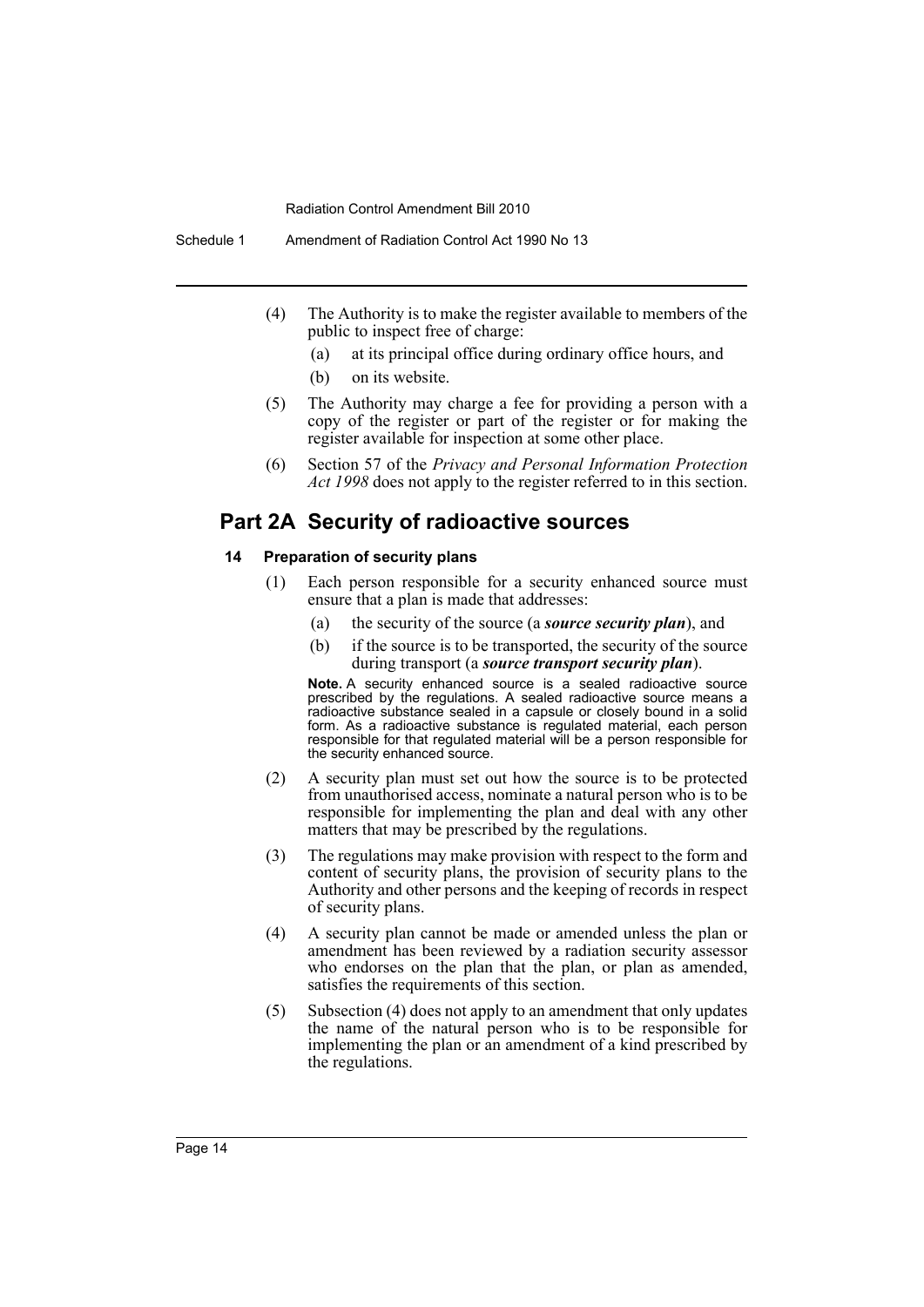Amendment of Radiation Control Act 1990 No 13 Schedule 1

- (6) Each person responsible for a security enhanced source must ensure that any security plan in respect of the source:
	- (a) is made or amended in accordance with this section, and
	- (b) is provided to the Authority:
		- (i) at such times as the Authority or the regulations may require, and
		- (ii) in the case of a source transport security plan, as soon as reasonably practicable after the plan is made or amended, and
	- (c) is reviewed periodically or at such times and in such manner as may be prescribed by the regulations, and
	- (d) is implemented and complied with.
- (7) A person who has been given a copy of a security plan or part of such a plan in respect of a security enhanced source must comply with the plan or the part in the person's dealings with the source. Maximum penalty: 1,500 penalty units in the case of a corporation or 250 penalty units in any other case.

#### **14A Implementation of security measures**

- (1) Each person responsible for a security enhanced source must ensure that the source is protected by any security protection measure prescribed by the regulations with respect to the source. Maximum penalty: 1,500 penalty units in the case of a corporation or 250 penalty units in any other case.
- (2) A person must not interfere with any security protection measure prescribed with respect to a security enhanced source unless the interference:
	- (a) occurs during repair or maintenance, but only if the security protection measure complies with this section following the repair or maintenance, or
	- (b) is to a security protection measure that is no longer required under this section, or
	- (c) is by the Authority or an authorised officer or by a person acting in accordance with a direction or notice under this Act, or
	- (d) occurs in circumstances prescribed by the regulations.

Maximum penalty: 1,500 penalty units in the case of a corporation or 250 penalty units in any other case.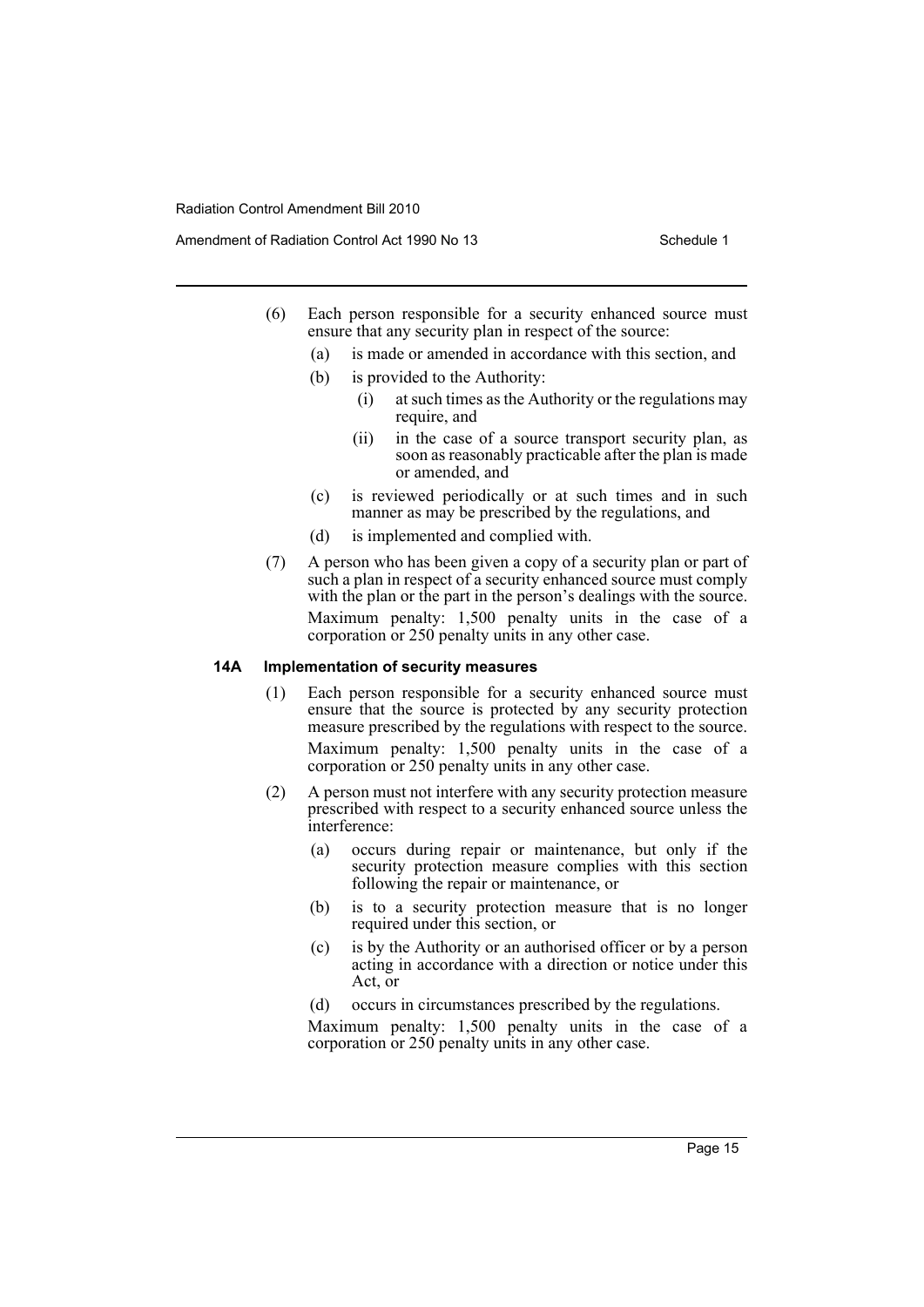Schedule 1 Amendment of Radiation Control Act 1990 No 13

(3) In this section:

*interfere* with any security protection measure includes removal of or damage to the measure, altering the measure so that it is less effective or rendering the measure ineffective.

## **14B Identification and security checking**

- (1) Each person responsible for a security enhanced source prescribed by the regulations must ensure that the following natural persons have undergone and satisfied an identity check that ascertains the identity and residential address of the person and any other prescribed information in respect of the person:
	- (a) a person who deals with the source,
	- (b) a person prescribed by the regulations.
- (2) Each person responsible for a security enhanced source must ensure that the following natural persons have undergone and satisfied a security check in accordance with the regulations:
	- (a) a person nominated under this Part as being responsible for implementing a security plan in respect of the source (a *nominated person*),
	- (b) a person who transports the source,
	- (c) if the source is prescribed by the regulations, a person who deals with the source,
	- (d) a person prescribed by the regulations.
- (3) A check is not required under this section in respect of:
	- (a) a person if:
		- (i) the person is under the direct supervision of another person at all times when engaged in the activity in respect of which the check would otherwise be required, and
		- (ii) the other person is a natural person who has undergone and satisfied the relevant check, or
	- (b) a person prescribed by the regulations.
- (4) Subsection (3) does not exempt any of the following persons from undergoing and satisfying a security check:
	- (a) a nominated person,
	- (b) a person who transports a source,
	- (c) a person prescribed by the regulations.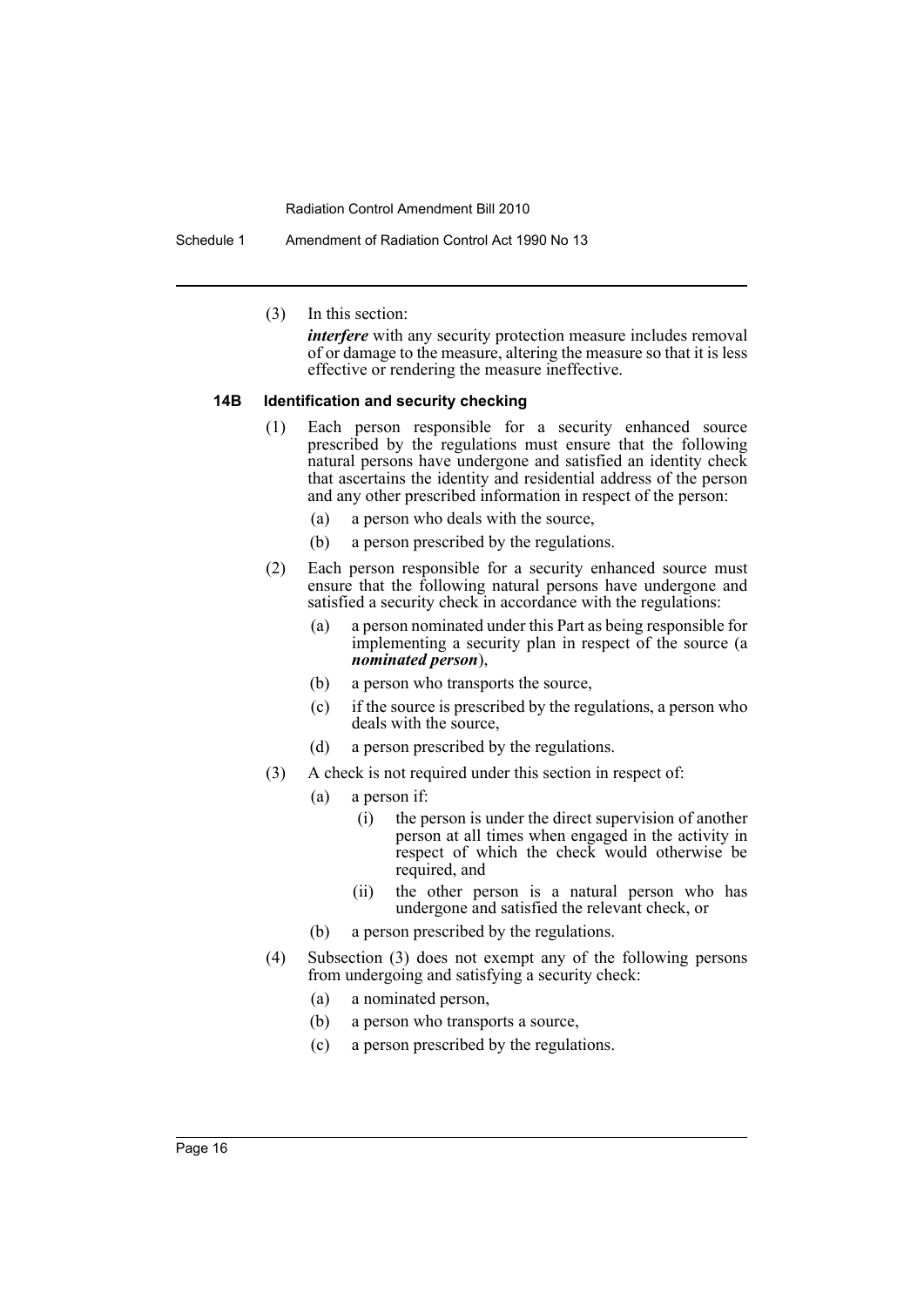Amendment of Radiation Control Act 1990 No 13 Schedule 1

- (5) A person must not engage in any activity for which the person is required to undergo a check under this section unless the person has undergone and satisfied that check.
- (6) The regulations may make provision with respect to a check under this section and any matter related to any such check including requiring additional persons to ensure that such checks are carried out.

Maximum penalty: 1,500 penalty units in the case of a corporation or 250 penalty units in any other case.

#### **[6] Sections 18 and 19**

Omit the sections. Insert instead:

#### **18 Notices to avoid or remedy contraventions**

- (1) An authorised officer may serve a notice under this section on a person if the authorised officer believes on reasonable grounds that the person is, or is likely to become, responsible for:
	- (a) a contravention of this Act, the regulations or the conditions of, a licence or accreditation or, the suspension, cancellation or surrender of a licence or accreditation, or
	- (b) unnecessary exposure to or contamination by radiation.
- (2) The notice is to be in writing and may contain a direction requiring the person on whom it is served to take specified steps, or refrain from doing specified things, to comply with the direction within a specified time.
- (3) The Authority must, as soon as practicable after the authorised officer issues the notice, advise the Council about the notice.
- (4) The person on whom the notice is served must:
	- (a) comply with the notice, and
	- (b) within 30 days or such longer time as may be permitted by the Authority, pay the prescribed fee to the Authority. Maximum penalty: 200 penalty units.
	-
- (5) The Authority may waive payment of the whole or any part of the fee.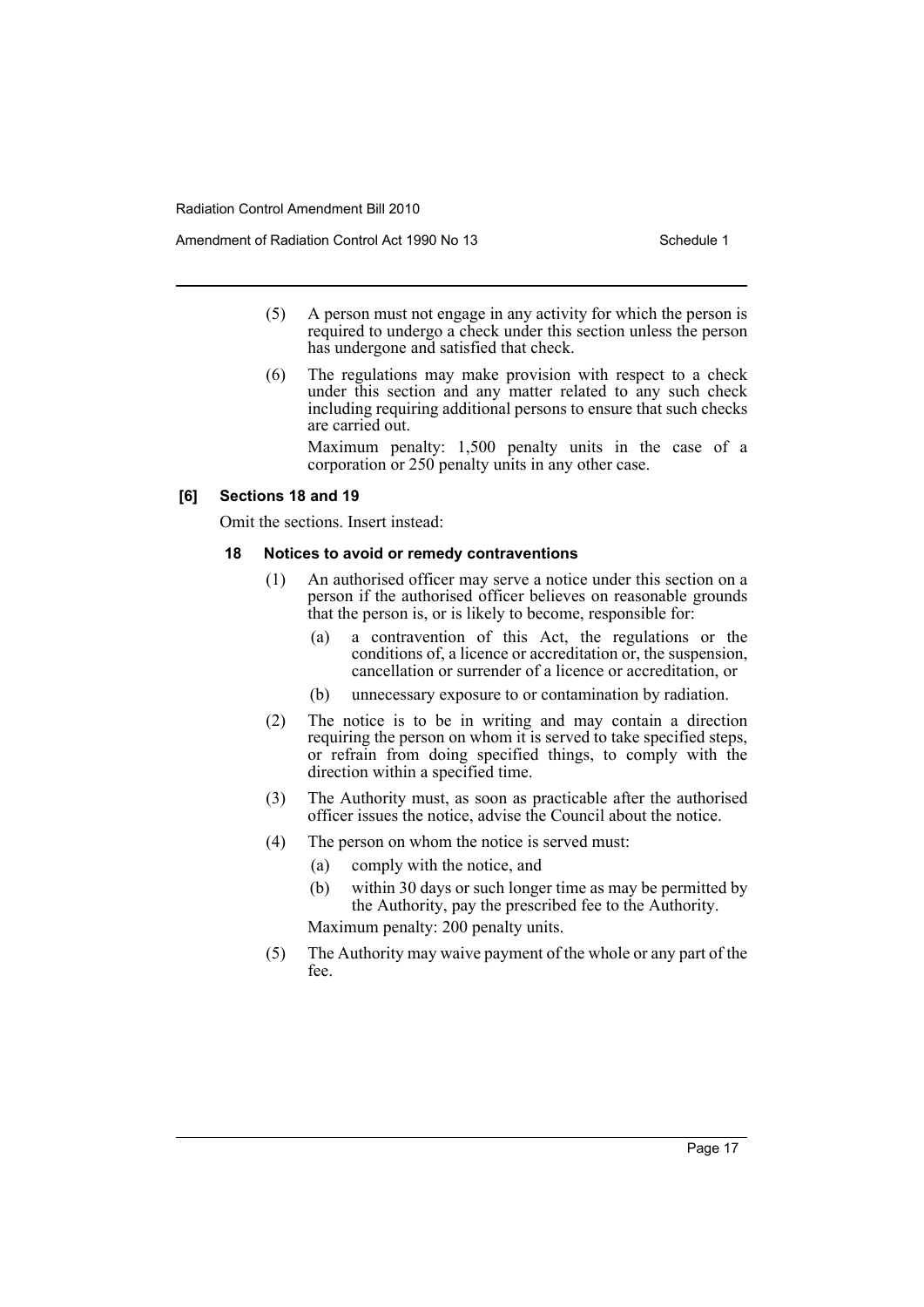- (6) The person may appeal to the District Court against a decision of the Authority under this section and the following provisions apply to and in respect of the appeal:
	- (a) the person must comply with the notice unless the Court directs that the notice be stayed, in which case the notice ceases to have effect until:
		- (i) the stay ceases, or
		- (ii) the Court confirms the notice, or
		- (iii) the appeal is withdrawn,
	- (b) the amount payable under subsection  $(4)$  (b) is not required to be paid until 30 days after:
		- (i) the Court confirms the notice, or
		- (ii) the appeal is withdrawn,
	- (c) the appeal is to be in accordance with the rules of the District Court,
	- (d) the appeal is to be by way of a new hearing and new evidence can be given on the appeal,
	- (e) the decision of the Court is final and is to be given effect to by the Authority.
- (7) A notice may be varied or revoked and more than one notice may be served under this section on the same person or in respect of the same incident or both.
- (8) A notice that specifies a time by which, or period within which, a direction must be complied with continues to have effect until the direction is complied with or revoked even though the time has passed or the period has expired.
- (9) A notice may be served on a person in respect of a matter or thing even though the person is outside the State or the matter or thing occurs or is located outside the State, so long as the matter or thing affects the environment or a natural person of this State.

#### **19 Powers to deal with dangerous situations**

(1) If the Authority considers that a dangerous or potentially dangerous situation exists involving actual or threatened exposure of any person, animal or thing or the environment to an excessive level of radiation or contamination by regulated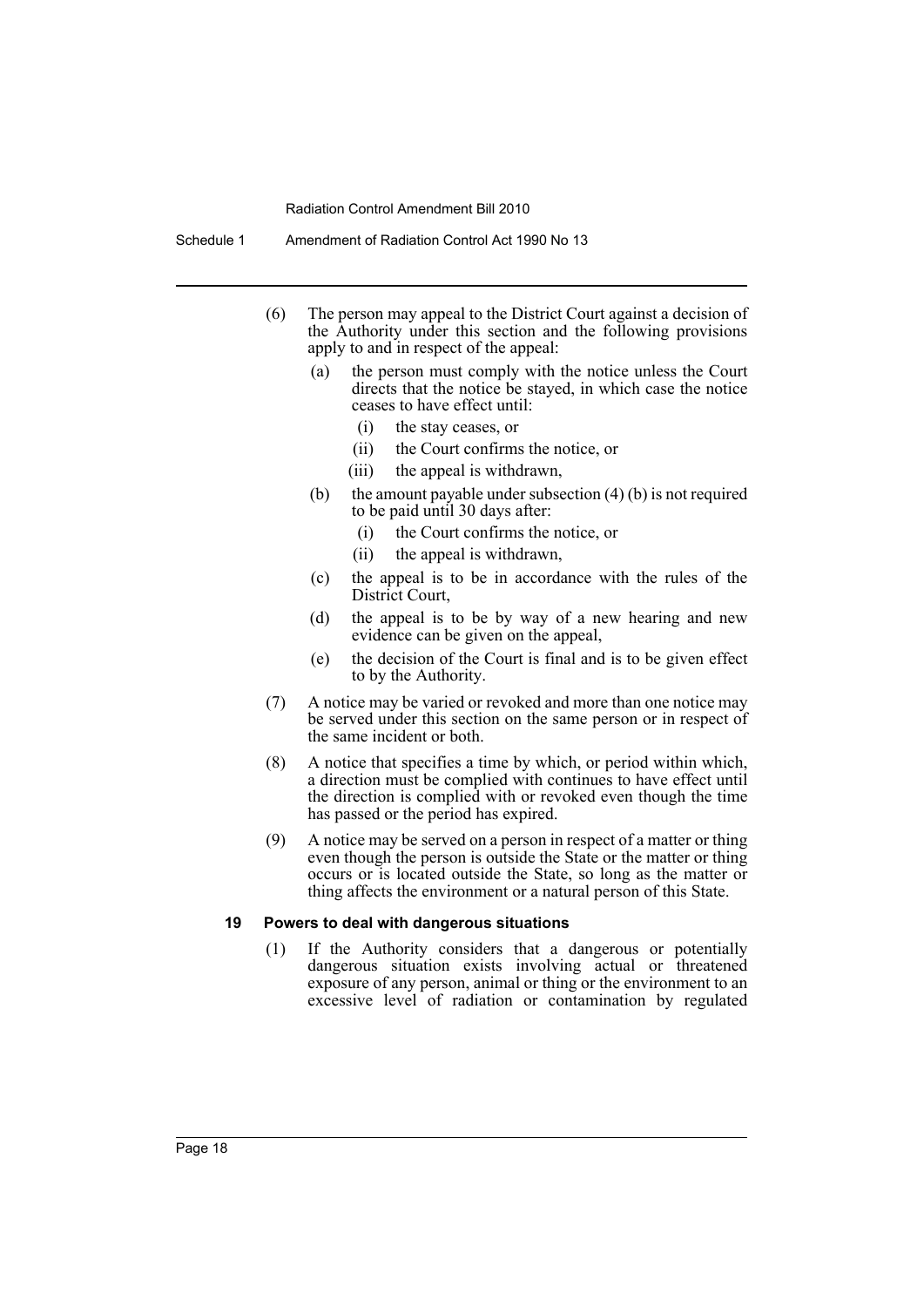Amendment of Radiation Control Act 1990 No 13 Schedule 1

material, the Authority may, to avoid, remove or alleviate the danger or potential danger:

- (a) direct the person responsible for the danger or potential danger or any person affected by it to take, or refrain from taking, any specified action, or
- (b) direct that the regulated material giving rise to the danger or potential danger or anything contaminated or affected by it be seized, removed, disposed of, treated or otherwise dealt with, or
- (c) give any other direction that the Authority considers appropriate, or
- (d) take any action that the Authority considers necessary to alleviate the danger or potential danger (including any action that a person has been directed to take but has failed to take).
- (2) Directions may be given or action taken under subsection (1) by the Authority or, with the prior approval of the Authority, by an authorised officer, police officer or other person appointed for the purpose by the Authority.
- (3) A direction may be given:
	- (a) by a notice published in the Gazette or on the NSW legislation website, or
	- (b) by an instrument in writing served on the person to whom it is directed, or
	- (c) orally in circumstances of imminent danger, so long as, within 24 hours after it is given orally, notice of the direction is also given by instrument in writing served on the person concerned.
- (4) The person must comply with a direction. Maximum penalty: 1,500 penalty units in the case of a corporation or 250 penalty units or imprisonment for 2 years, or both, in any other case.
- (5) A person must not hinder or obstruct any person exercising any function, or complying with any direction, under this section. Maximum penalty: 1,500 penalty units in the case of a corporation or 250 penalty units or imprisonment for 2 years, or both, in any other case.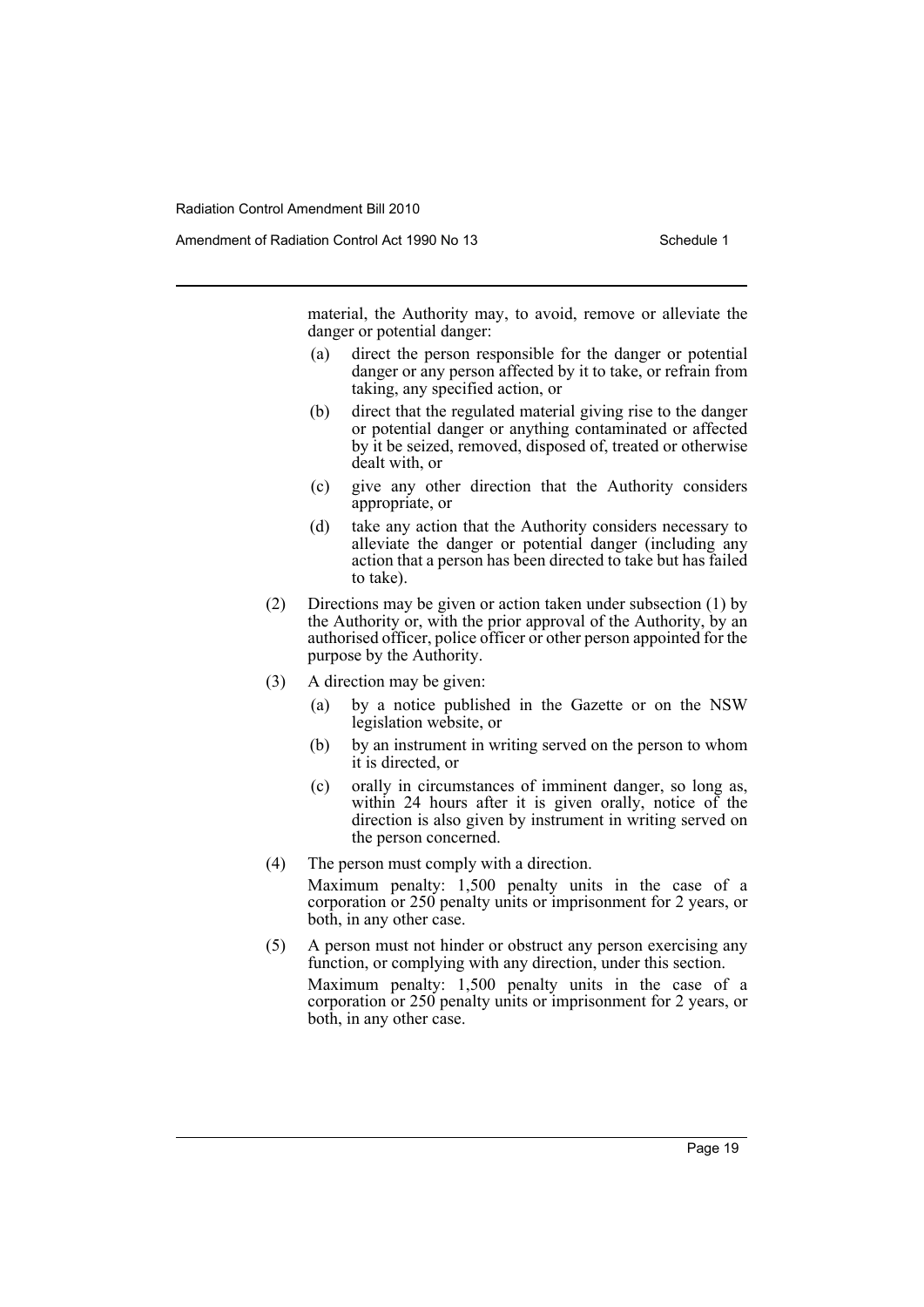Schedule 1 Amendment of Radiation Control Act 1990 No 13

- (6) The person to whom a direction is given must, within 30 days or such longer time as may be permitted by the Authority, pay the prescribed fee to the Authority. Maximum penalty: 200 penalty units.
- (7) The Authority may waive payment of the whole or any part of the fee.
- (8) A direction may be varied or revoked and more than one direction may be served under this section on the same person or in respect of the same incident or both.
- (9) A direction that specifies a time by which, or period within which, the direction must be complied with continues to have effect until the direction is complied with or revoked even though the time has passed or the period has expired.
- (10) A direction may be given to a person in respect of a matter or thing even though the person is outside the State or the matter or thing occurs or is located outside the State, so long as the matter or thing affects the environment or a natural person of this State.
- (11) The exercise of the Authority's functions under this section is subject to the *State Emergency and Rescue Management Act 1989*.

# **[7] Section 24 Increased penalty for offence causing serious harm**

Omit section 24 (1). Insert instead:

(1) This section applies when a person is convicted of an offence against a provision of this Act and it is proved beyond reasonable doubt that the person knew that its commission was likely to cause serious harm to a person, animal or thing or the environment by exposure to radiation.

# **[8] Section 24A**

Insert after section 24:

# **24A Enforcement of undertakings**

- (1) The Authority may accept a written undertaking given by a person if the Authority reasonably believes that the person has contravened this Act or the regulations.
- (2) The person may withdraw or vary the undertaking at any time, but only with the consent in writing of the Authority. The consent of the Authority is required even if the undertaking purports to authorise withdrawal or variation of the undertaking without that consent.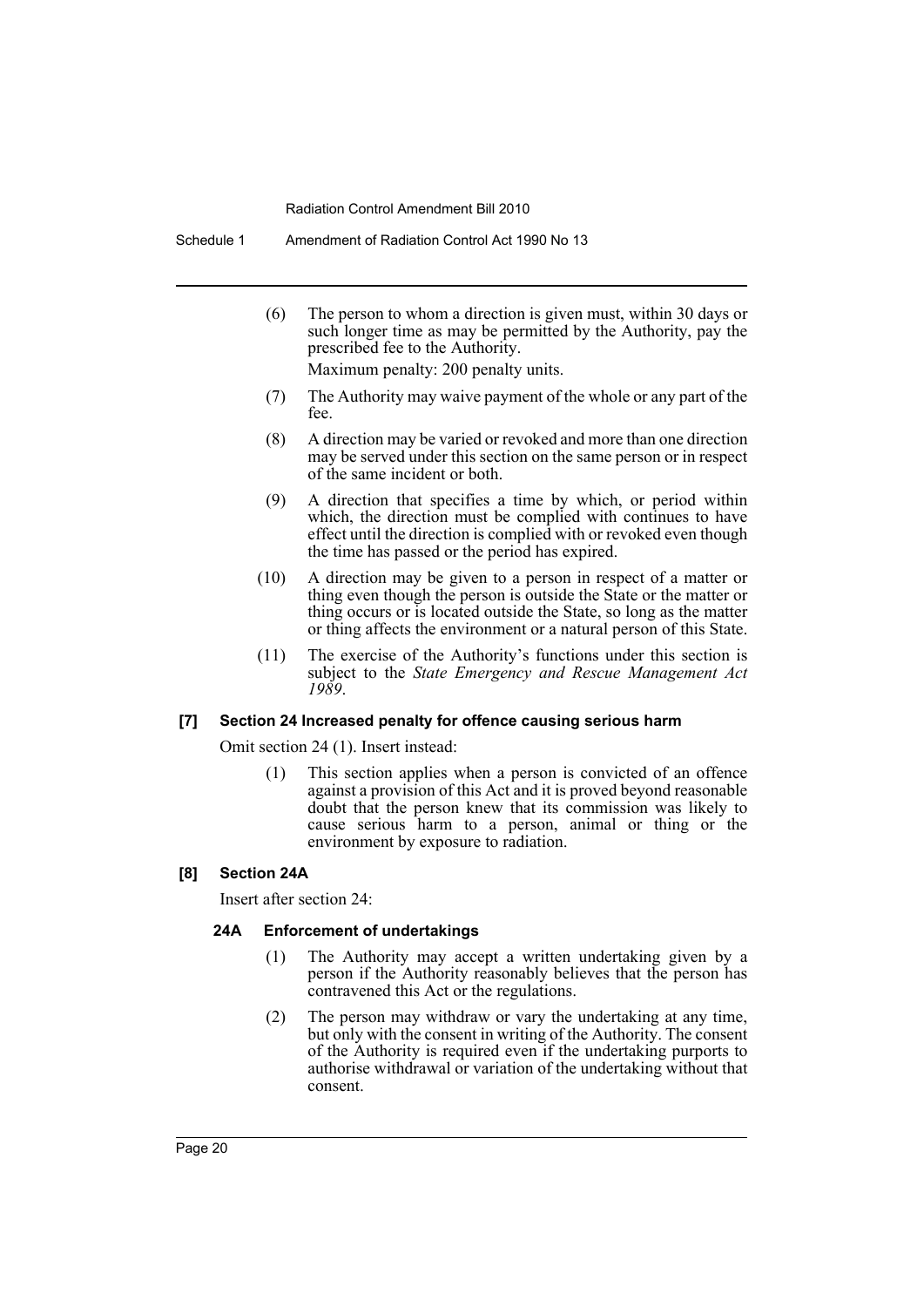Amendment of Radiation Control Act 1990 No 13 Schedule 1

- (3) The Authority may apply to the District Court for an order under subsection  $(4)$  if the Authority considers that the person who gave the undertaking has breached any of its terms.
- (4) The Court may make all or any of the following orders if it is satisfied that the person has breached a term of the undertaking:
	- (a) an order directing the person to comply with that term of the undertaking,
	- (b) an order directing the person to pay to the State an amount not exceeding the amount of any financial benefit that the person has obtained directly or indirectly and that is reasonably attributable to the breach,
	- (c) any order that the Court thinks appropriate directing the person to compensate any other person who has suffered loss or damage as a result of the breach,
	- (d) an order suspending or cancelling any licence or accreditation held by the person,
	- (e) an order requiring the person to prevent, control, abate or mitigate any actual or likely harm to the environment or human health caused by the breach,
	- (f) an order requiring the person to make good any actual or likely harm to the environment caused by the breach,
	- (g) any other order the Court considers appropriate.

#### **[9] Section 25 Proceedings for offences**

Omit "Director-General of the Authority" from section 25 (4).

Insert instead "Director-General".

#### **[10] Section 25 (5)–(8)**

Omit section 25 (5). Insert instead:

- (5) Proceedings for an offence under this Act may be commenced within 12 months after the date on which:
	- (a) the offence is alleged to have been committed, or
	- (b) evidence of the alleged offence first came to the attention of an authorised officer.
- (6) If subsection  $(5)$  (b) is relied on for the purpose of commencing proceedings:
	- (a) the court attendance notice must contain particulars of the date on which evidence of the offence first came to the attention of an authorised officer and need not contain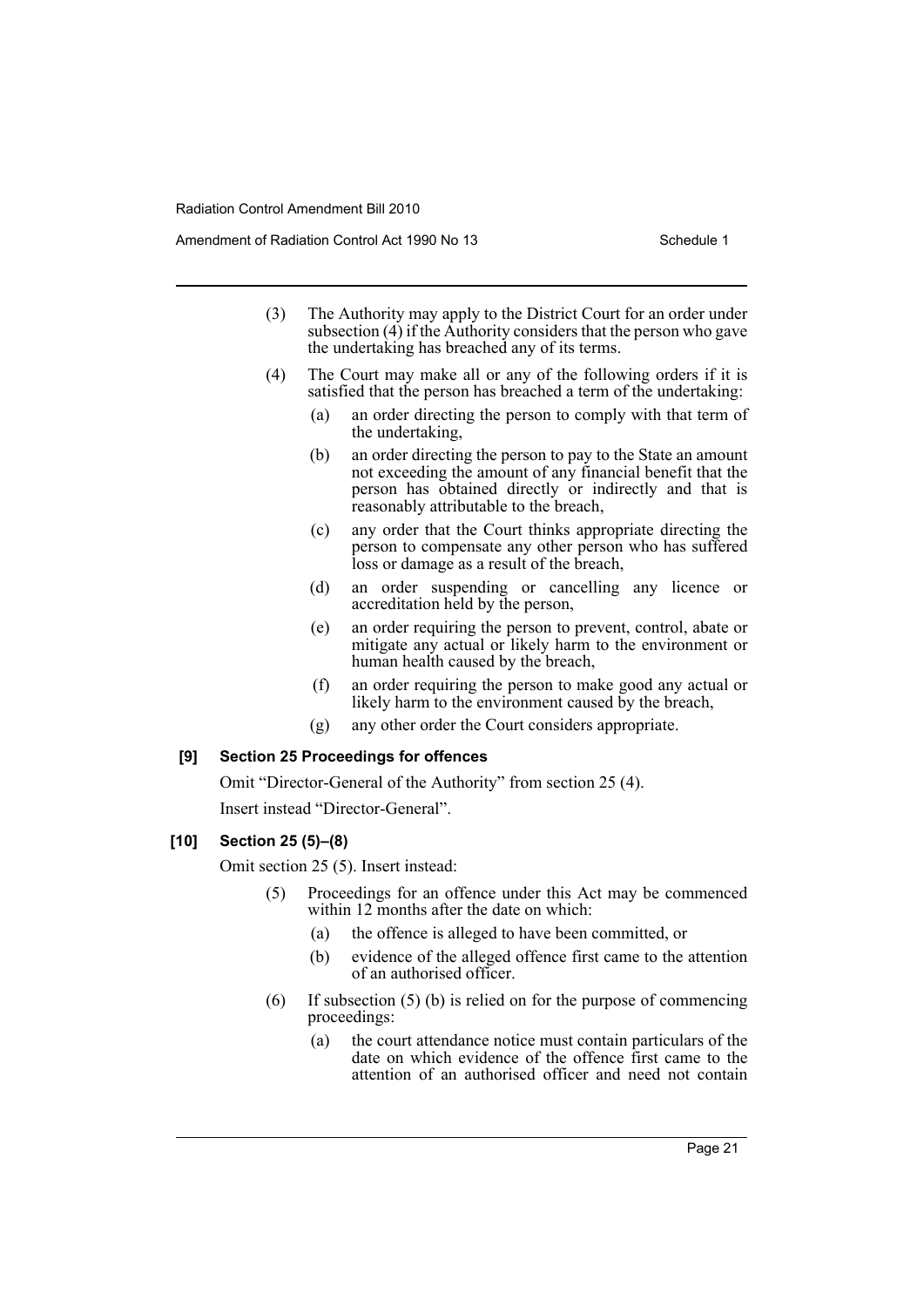Schedule 1 Amendment of Radiation Control Act 1990 No 13

particulars of the date on which the offence was committed, and

- (b) unless the contrary is established, that specified date is taken to be the date on which evidence first came to the attention of an authorised officer.
- (7) This section applies despite anything in the *Criminal Procedure Act 1986* or any other Act.
- (8) In this section: *evidence of an offence* means evidence of any act or omission constituting the offence.

# **[11] Section 25A Penalty notices**

Insert after section 25A (9):

- (10) Within 28 days after the date on which a penalty notice is served, an authorised officer may withdraw the notice if it was served by an authorised officer or a police officer may withdraw the notice if it was served by a police officer.
- (11) An authorised officer or a police officer must withdraw a penalty notice immediately if directed to do so by the Authority.
- (12) The following provisions have effect in relation to an alleged offence if a penalty notice for the alleged offence is withdrawn in accordance with this section:
	- (a) the amount that was payable under the notice ceases to be payable,
	- (b) any amount that has been paid under the notice is repayable to the person by whom it was paid,
	- (c) further proceedings in respect of the alleged offence may be taken against any person (including the person on whom the notice was served) as if the notice had never been served.

#### **[12] Section 28 Recovery of costs**

Insert at the end of the section:

- (2) If an authorised officer serves a notice under section 18 or the Authority gives a direction under section 19 to a person, the Authority may, by giving notice in writing, require the person to pay all or any reasonable costs and expenses incurred by the Authority in connection with:
	- (a) monitoring action under the notice or direction, and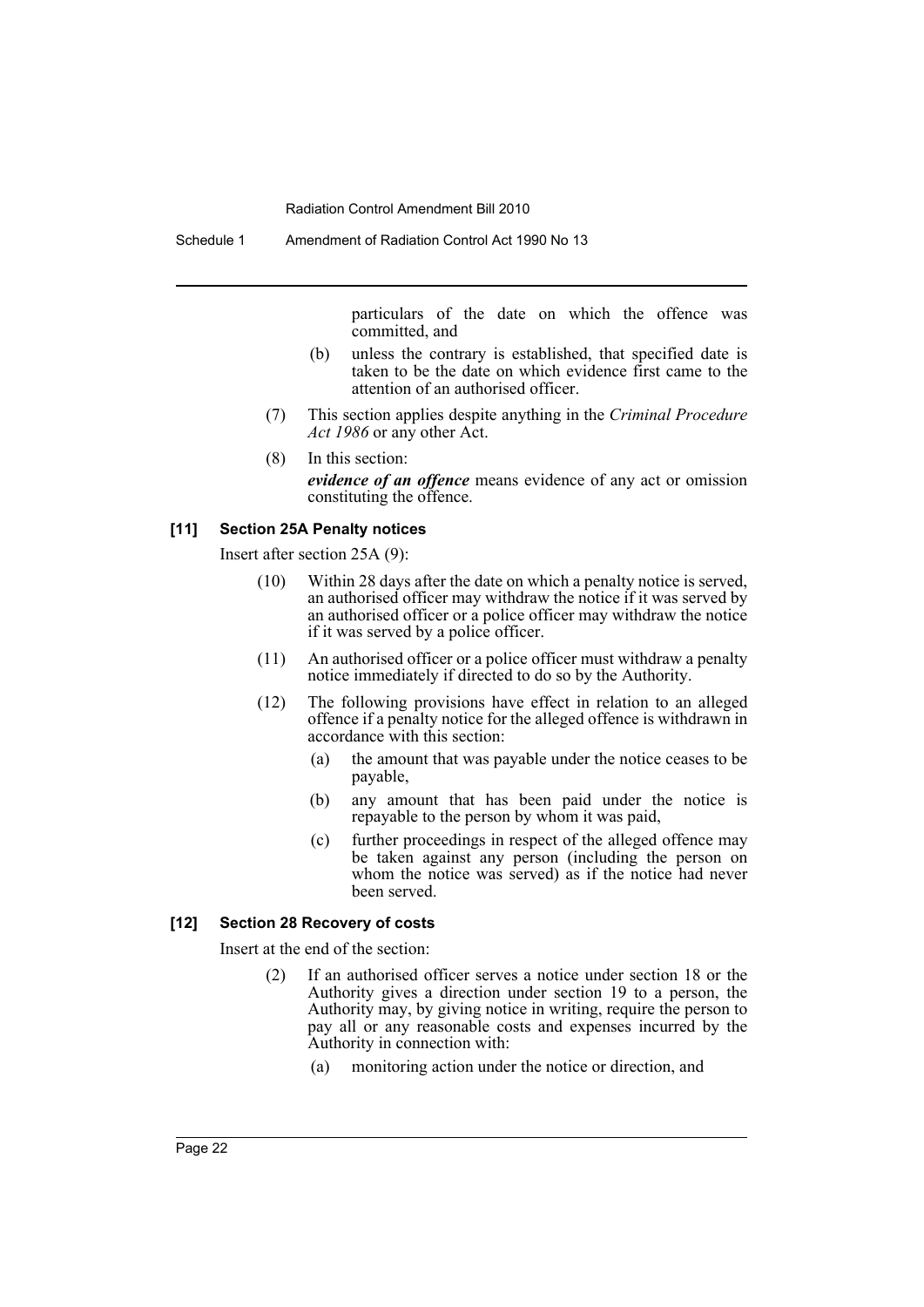Amendment of Radiation Control Act 1990 No 13 Schedule 1

- (b) ensuring that the notice or direction is complied with, and
- (c) any other associated matters.
- (3) Any such costs and expenses may be recovered by the Authority from the person in a court of competent jurisdiction as a debt.

# **[13] Part 3A**

Insert after Part 3:

# **Part 3A Financial assurances**

# **28A Purpose of this Part**

- (1) The purpose of this Part is to provide (by way of conditions of radiation management licences) financial assurances to secure or guarantee funding for or towards the carrying out of works or programs (such as the securing, storage or disposal of regulated material or remediation, clean-up or improvement works with respect to regulated material) required by or under a licence.
- (2) A financial assurance is not to operate as a mere penalty for a contravention of this Act, the regulations or the conditions of a licence.

#### **28B Definition of "conditions" of licence**

In this Part, a reference to the *conditions* of a radiation management licence includes a reference to the conditions of the suspension, cancellation or surrender of such a licence.

# **28C Requiring financial assurances**

- (1) The conditions of a radiation management licence may require the holder or former holder of the licence to provide a financial assurance. The Authority may require any such financial assurance to be provided before it issues, suspends or cancels the licence or before it approves of its surrender.
- (2) A financial assurance may be in one or more of the following forms:
	- (a) a bank guarantee,
	- (b) a bond,
	- (c) another form of security that the Authority considers appropriate and specifies in the condition.
- (3) A condition of a licence may provide for the procedures under which the financial assurance may be called on or used.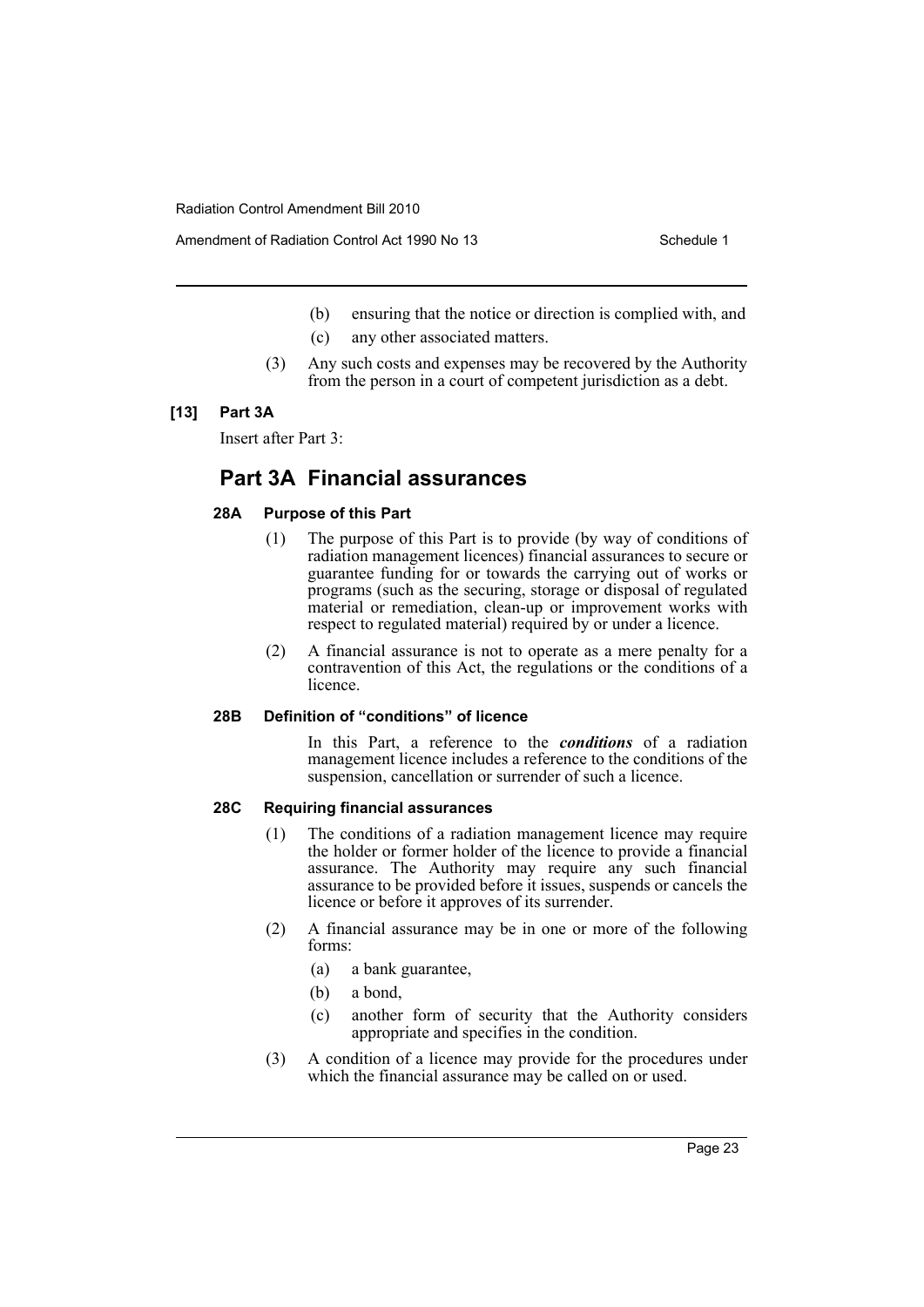Schedule 1 Amendment of Radiation Control Act 1990 No 13

#### **28D Restriction on requiring financial assurance**

The Authority cannot impose a condition on a radiation management licence requiring a financial assurance to be provided unless it is satisfied that the condition is justified having regard to:

- (a) the degree of risk of environmental harm or harm to human health associated with the activities under the licence, or
- (b) the works or programs that may be required because of activities under the licence, or
- (c) the environmental or radiation safety or security record of the holder or former holder of the licence or proposed holder of the licence, or
- (d) any other matters prescribed by the regulations.

#### **28E Amount of financial assurances**

- (1) The amount of a financial assurance is to be as determined by the Authority.
- (2) However, the Authority must not require financial assurances of an amount that exceeds the total cost of carrying out the relevant work or program. That total cost is the amount that, in the Authority's opinion, represents a reasonable estimate of the total likely costs and expenses that may be incurred in carrying out the work or program required by or under this Act for which the financial assurance is required, including the likely costs and expenses of the Authority in directing and supervising the carrying out of the work or program.
- (3) The Authority may require the holder or former holder of a licence who is required to give a financial assurance to provide to the Authority an independent assessment of the cost of the relevant work or program for which the assurance is required.

#### **28F Guidelines about financial assurances**

The regulations may make provision for or with respect to guidelines to be observed in relation to the content of conditions requiring financial assurances and in relation to the calculation of the amount of financial assurances required.

#### **28G Carrying out of work or program when licensee fails to do so**

(1) The Authority may carry out, or direct or supervise the carrying out by another person of, any work or program covered by any financial assurance required by the conditions of a radiation management licence if the holder or former holder of the licence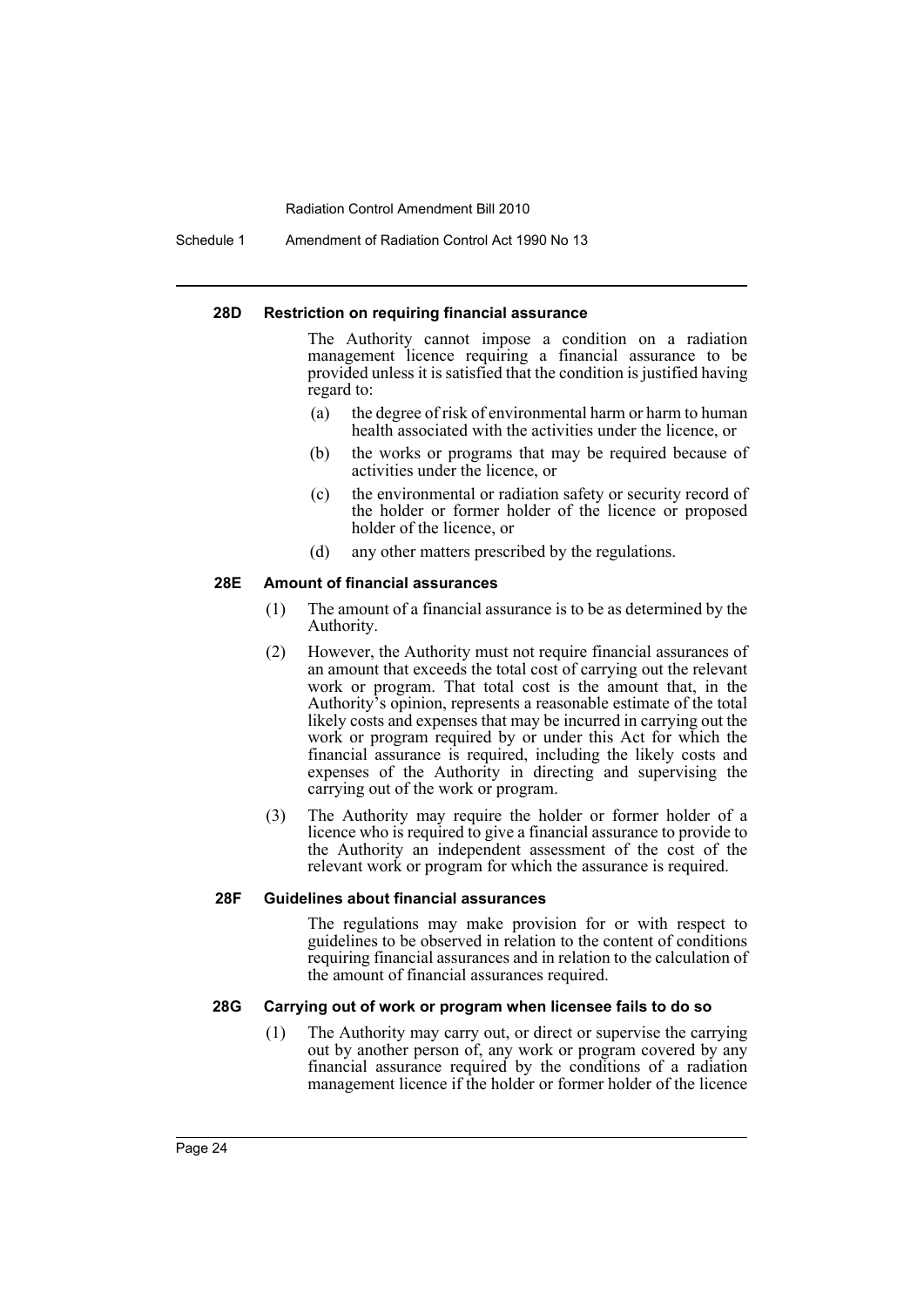fails, in the opinion of the Authority, to carry out that work or program in accordance with the conditions of the licence.

- (2) The Authority may do so by the use of contractors, consultants or otherwise.
- (3) The Authority may enter, or authorise any other person to enter, the premises concerned to carry out the work or program.

#### **28H Claim on or realising of financial assurance**

- (1) The Authority may recover or fund the reasonable costs or expenses of the Authority or other person in carrying out any such work or program (including the likely costs and expenses of the Authority in directing and supervising the carrying out of the work or program) by making a claim on or realising the financial assurance or part of it.
- (2) Before making the claim on or realising the financial assurance or part of it, the Authority must give to the holder or former holder of the licence a written notice that:
	- (a) states details of the work or program carried out or proposed to be carried out, and
	- (b) states the amount of the financial assurance to be claimed or realised, and
	- (c) invites the person to make representations to the Authority to show why the financial assurance should not be claimed or realised as proposed, and
	- (d) states the period (at least 30 days after the notice is given to the person) within which representations may be made.
- (3) The representations must be made in writing.
- (4) After the end of the period stated in the notice, the Authority must consider any representations properly made by the person.
- (5) If the Authority decides to make a claim on or realise the financial assurance or part of it, the Authority must immediately give written notice to the holder or former holder of the licence of its decision and the reasons for the decision.
- (6) The Authority must return any excess amounts to the holder or former holder of the licence or that person's successors.
- (7) If the amount of financial assurance claimed or realised by the Authority is not sufficient to cover all the costs and expenses concerned, the Authority may recover the excess from the holder or former holder of the licence in a court of competent jurisdiction as a debt.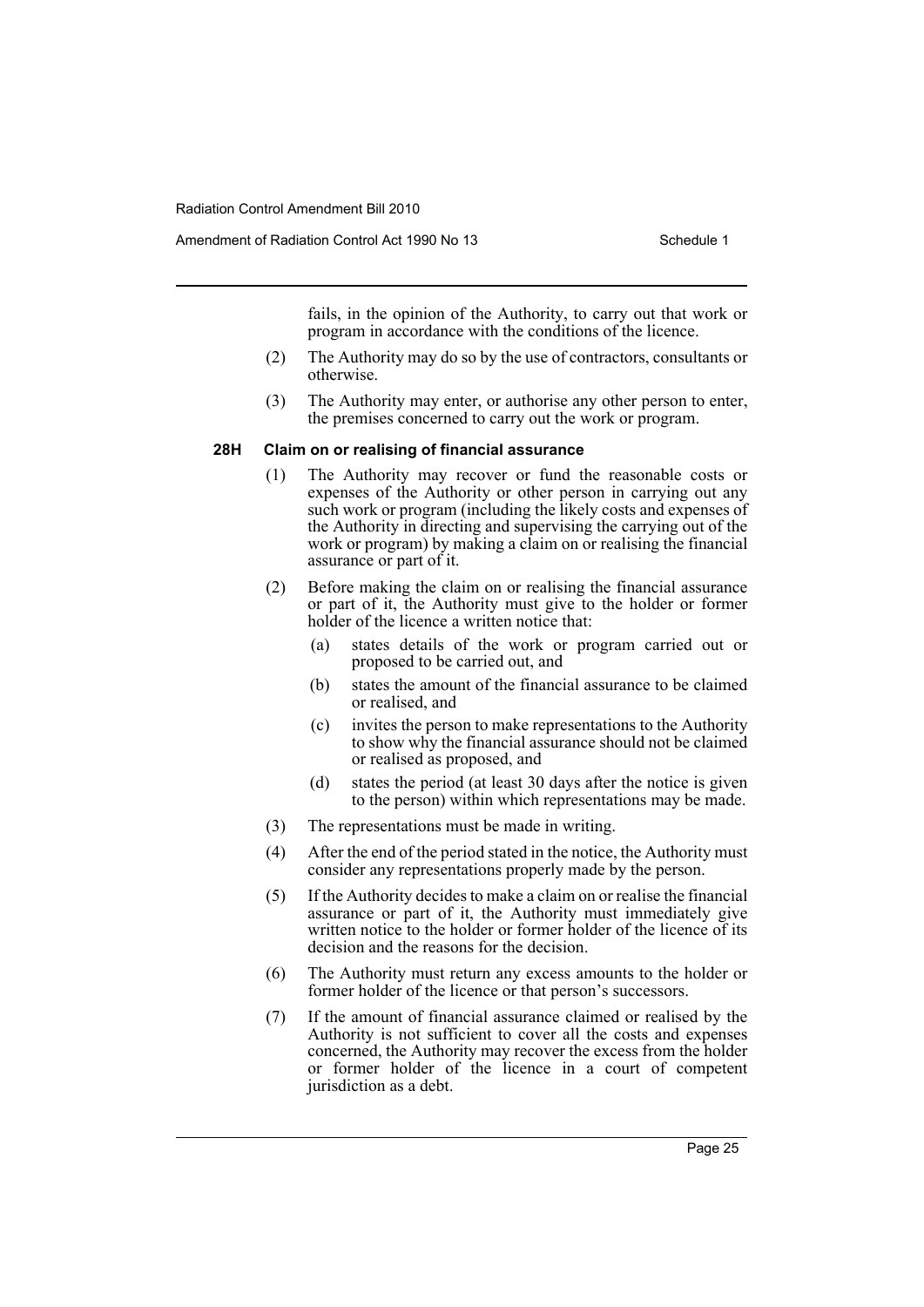Schedule 1 Amendment of Radiation Control Act 1990 No 13

#### **28I Lapsing of financial assurance**

The requirement to provide financial assurance lapses and no longer binds the holder or former holder of the licence if the Authority is satisfied that the work or program for which the financial assurance was required has been satisfactorily carried out and the Authority has given the holder or former holder of the licence written notice of the lapsing of the financial assurance.

# **28J Liability of Authority, State and others**

- (1) Anything done by or at the direction, or under the supervision, of the Authority under section 28G (1) is taken to have been done by the holder or former holder of the licence.
- (2) The State, the Minister, the Authority, the members of the Board of the Authority, any members of the staff of the Authority and any persons engaged by or otherwise acting with the authority of the Authority (or any of them):
	- (a) are not liable for anything done or omitted to be done in good faith in connection with a condition of a radiation management licence to which this Part applies or in carrying out or giving effect to this Part, and
	- (b) without affecting the generality of paragraph (a), are taken, for the purposes of section 23, not to be concerned in the management of a corporation when doing or omitting to do anything in connection with such a condition or when carrying out or giving effect to this Part.

# **28K Financial assurance not to affect other action**

A financial assurance may be called on and used, despite and without affecting:

- (a) any liability of the holder or former holder of the licence to any penalty for an offence for a contravention to which the assurance relates, and
- (b) any other action that might be taken or is required to be taken in relation to any contravention or other circumstances to which the assurance relates.

# **[14] Part 4**

Omit "**Administration**" from the heading to the Part. Insert instead "**Radiation Advisory Council**".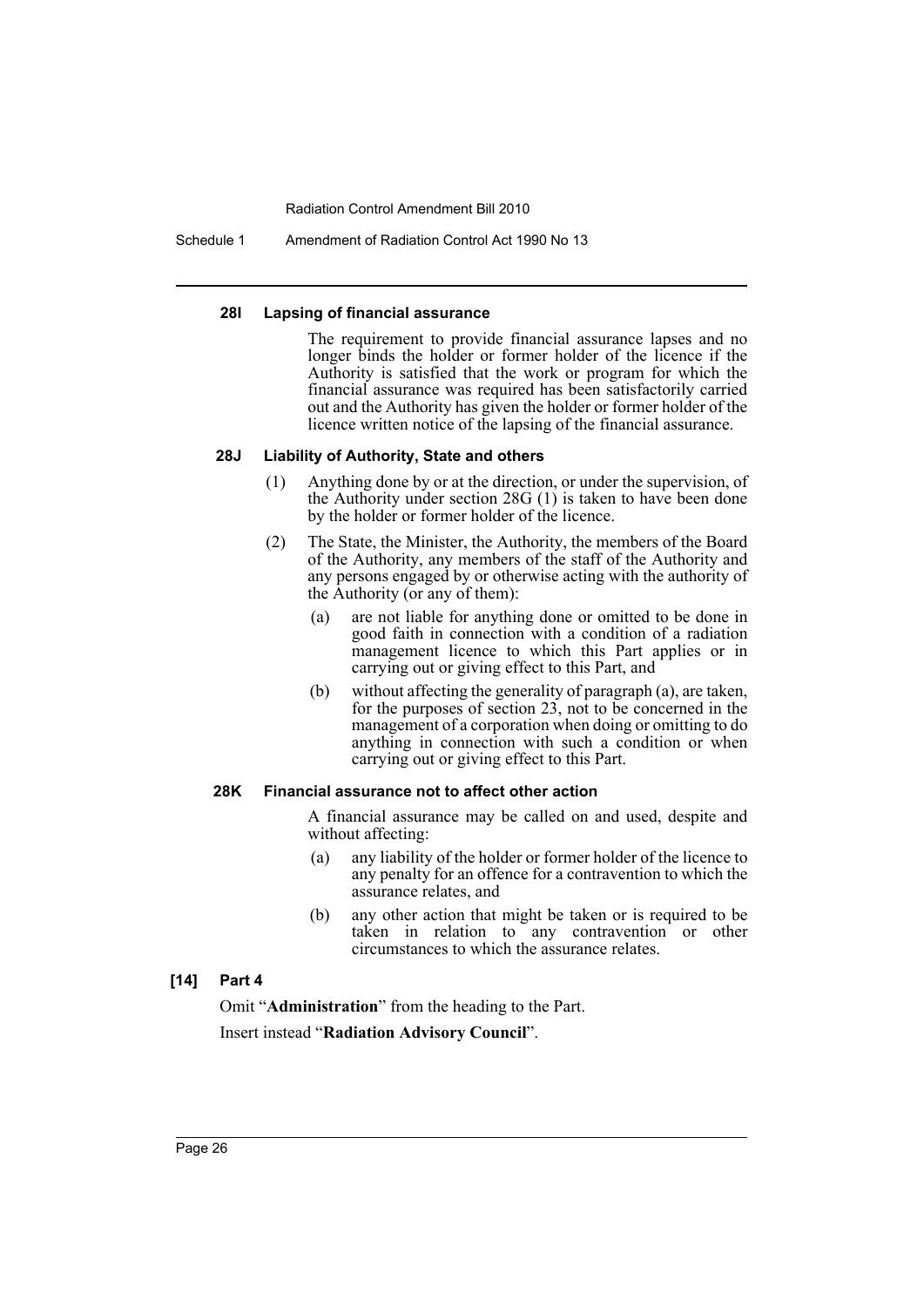Amendment of Radiation Control Act 1990 No 13 Schedule 1

# **[15] Section 29 Radiation Advisory Council**

Omit "16 members" from section 29 (2). Insert instead "17 members".

# **[16] Section 29 (2) (o1)**

Insert after section 29 (2) (o):

(o1) a person with expertise in mine radiation safety, and

# **[17] Section 30 Functions of the Council**

Omit ", registrations" from section 30 (2A).

# **[18] Section 33 Annual report of Council to Parliament**

Move the section into Part 4 after section 31.

# **[19] Section 33A**

Insert before section 34:

# **33A Abandoning radioactive substance**

A person must not abandon any radioactive substance without reasonable excuse.

Maximum penalty: 1,500 penalty units in the case of a corporation or 250 penalty units or imprisonment for 2 years, or both, in any other case.

# **[20] Sections 35–36B**

Omit sections 35 and 36. Insert instead:

# **35 Service of documents**

- (1) For the purposes of this Act, any notice or other document may be issued or given to a person, or may be served on a person:
	- (a) by delivering it personally to the person, or
	- (b) by delivering it to the place of residence or business of the person and by leaving it there for the person with a person apparently of or above the age of 16 years, or
	- (c) by posting it duly stamped and addressed to the person at the place last shown in the records of the Authority as the person's place of residence or business, or
	- (d) by posting it duly stamped and addressed to the person at the place indicated by the person as an address to which correspondence may be posted (including for example a post office box), or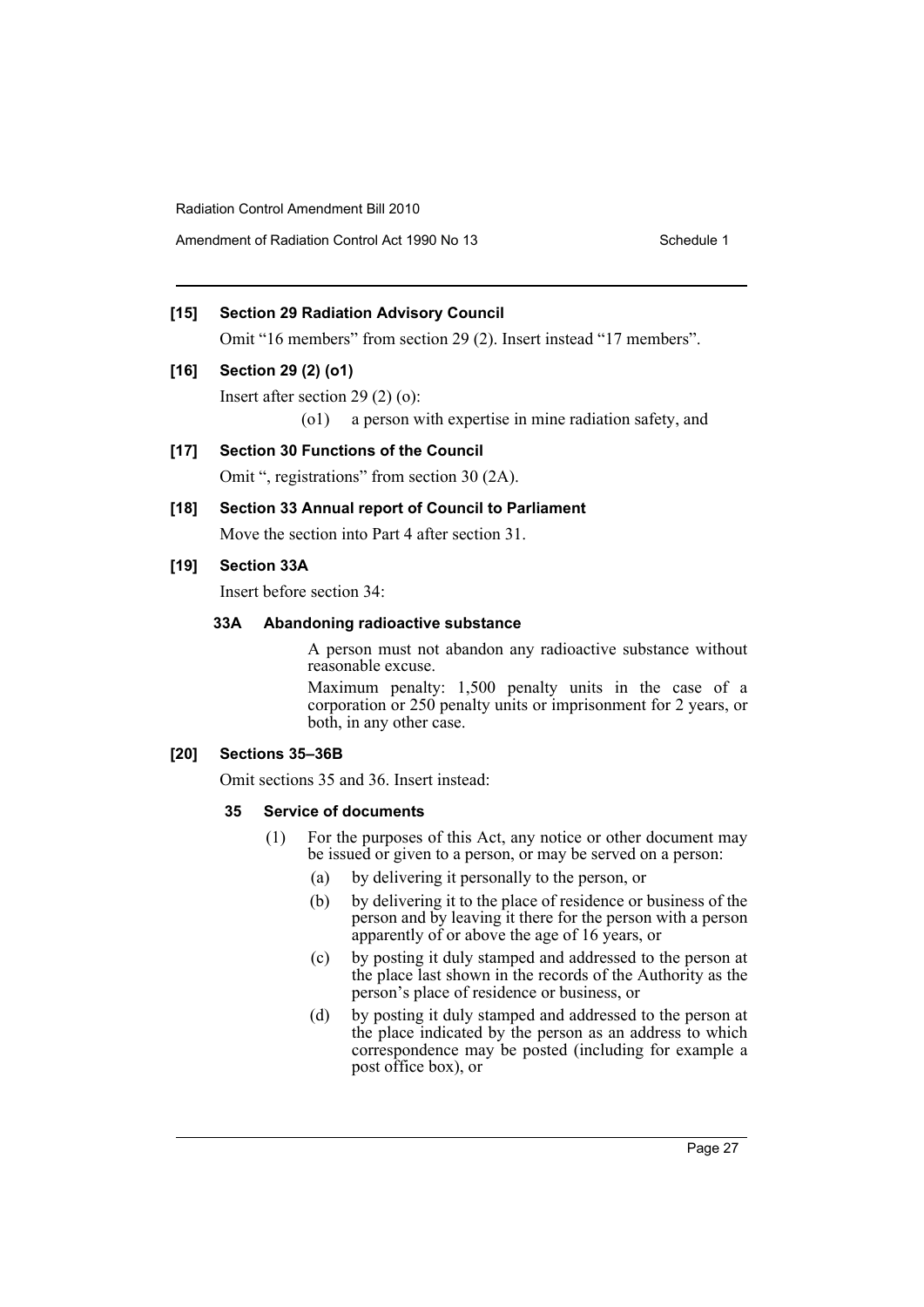Schedule 1 Amendment of Radiation Control Act 1990 No 13

- (e) by sending it by facsimile or electronic transmission (including by email) to the person in accordance with arrangements indicated by the person as appropriate for transmitting documents to the person, or
- (f) by leaving it addressed to the person at a document exchange or other place (in accordance with usual arrangements for the exchange or other place) indicated by the person as an exchange or place through which correspondence may be forwarded to the person.
- (2) This section does not affect any other mode of issuing, giving or serving a notice or other document under any other law.

#### **36 Evidentiary matters**

- (1) In any proceedings under this Act, the holder or former holder of a radiation management licence is at a particular time or during a particular period (in the absence of evidence to the contrary) taken to be a person responsible for any regulated material to which the licence related at that time or during that period.
- (2) A document signed by the Director-General and certifying any one or more of the following matters is admissible in any proceedings under this Act and (in the absence of evidence to the contrary) is taken to be evidence of the matters so certified:
	- (a) on a specified day, or during a specified period, a licence or accreditation was or was not in force or was or was not subject to a specified condition,
	- (b) on a specified day a licence or accreditation was or was not suspended, cancelled, varied or surrendered or the suspension, cancellation or surrender of a licence or accreditation was or was not subject to specified conditions,
	- (c) on a specified day a specified person was or was not an authorised officer or was or was not the holder of a specified licence or accreditation,
	- (d) on a specified day a specified person was or was not served with a specified notice, or given a specified direction, under this Act or any such direction or notice was or was not varied or revoked,
	- (e) a specified amount is payable by a specified person under this Act to the Authority and that amount has not been paid,
	- (f) a specified cost or expense was incurred by an authorised officer or public body in a specified way.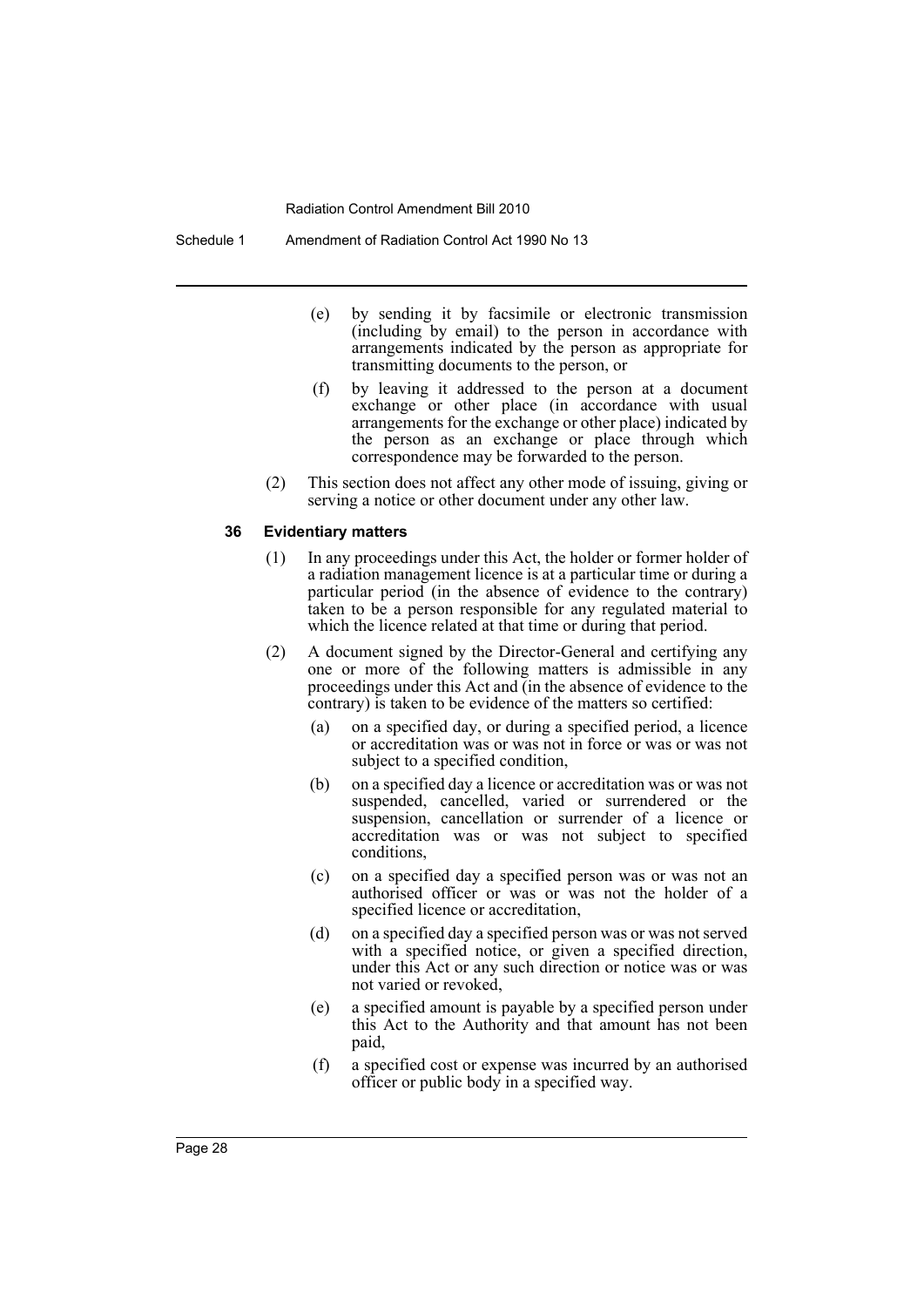Amendment of Radiation Control Act 1990 No 13 Schedule 1

(3) The Authority may not rely on a document referred to in subsection (2) in proceedings unless it has given written notice to each other party in the proceedings of its intention to rely on the document and provided each such party with a copy of the document.

#### **36A Appeals to District Court**

- (1) A person may, in accordance with the rules of the District Court, appeal to the District Court against a decision of the Authority:
	- (a) to refuse to grant the person a licence or accreditation, or
	- (b) to impose conditions on, or vary the conditions of, a licence or accreditation, or
	- (c) to refuse to vary a licence or accreditation, or
	- (d) to suspend or cancel a licence or accreditation, or
	- (e) to refuse to approve the surrender of a licence or accreditation, or
	- (f) to impose a condition on the suspension, cancellation or surrender of a licence or accreditation, or
	- (g) to call on or use any financial assurance.
- (2) The appeal is to be by way of a new hearing and new evidence can be given on the appeal.
- (3) The decision of the District Court on the appeal is final and is to be given effect to by the Authority.

**Note.** Rule 50.3 of the *Uniform Civil Procedure Rules 2005* requires that a summons commencing an appeal must be filed with the District Court within 28 days after the date on which notice of the decision was given, by or on behalf of the Authority, to the person who wishes to appeal.

### **36B Provision of false or misleading information**

A person must not provide information that the person knows is false or misleading in a material particular:

- (a) to an authorised officer or the Authority in the exercise of the authorised officer's or Authority's functions under this Act, or
- (b) to a person who is conducting a security check or identity check under Part 2A, for the purposes of that check, or
- (c) in the case of a person who is a responsible person in respect of regulated material, to a person who holds an accreditation, for the purposes of that accredited person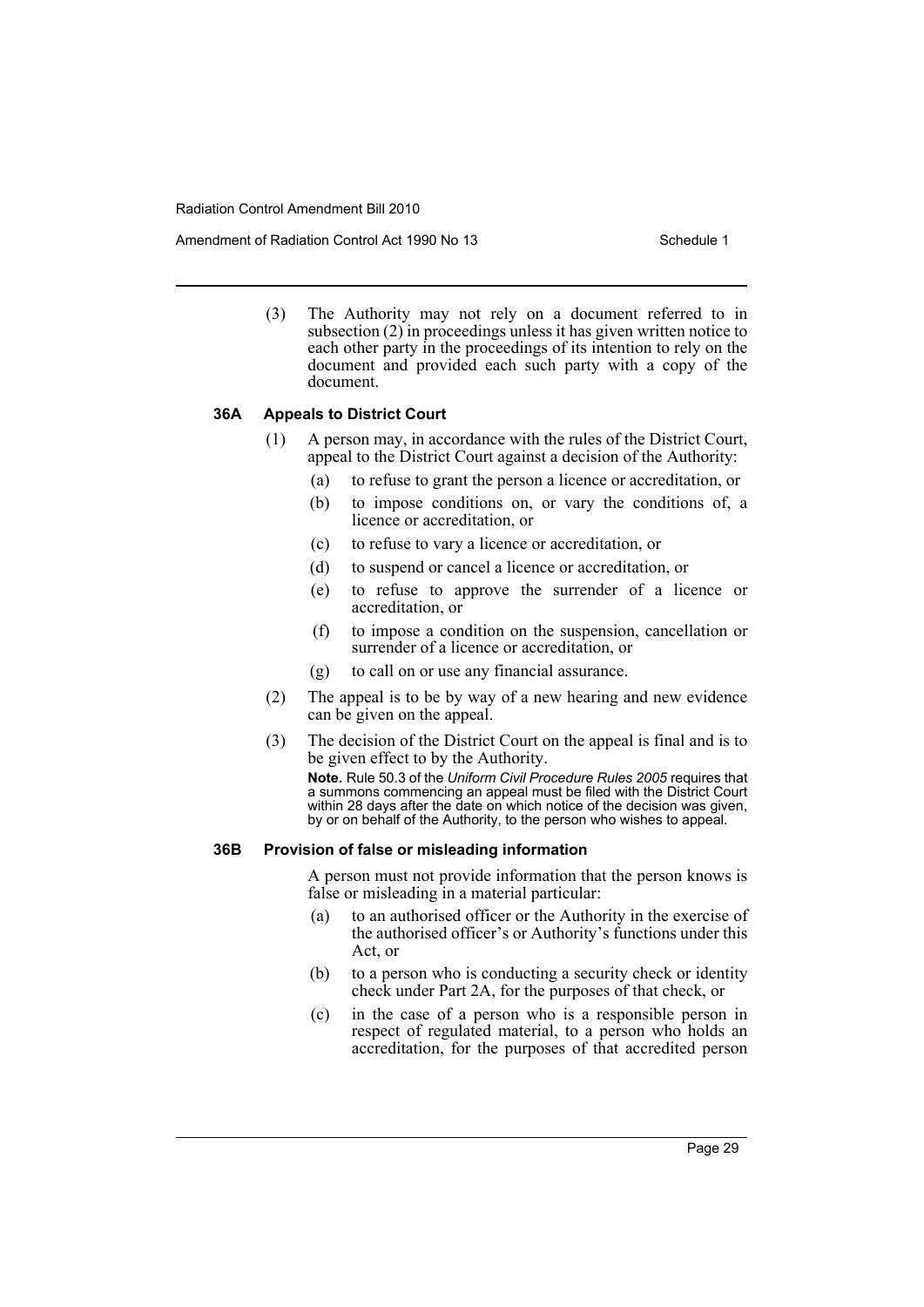Schedule 1 Amendment of Radiation Control Act 1990 No 13

carrying out some activity in respect of the regulated material.

Maximum penalty: 1,500 penalty units in the case of a corporation or 250 penalty units in any other case.

# **[21] Section 38 Consultation and co-operation between Ministers**

Omit section 38 (a). Insert instead:

- (a) the Ministers administering the following Acts on matters relating to safe work practices involving radiation:
	- (i) *Coal Mine Health and Safety Act 2002*,
	- (ii) *Mining Act 1992*,
	- (iii) *Occupational Health and Safety Act 2000*,
	- (iv) *Offshore Minerals Act 1999*,
	- (v) *Petroleum (Onshore) Act 1991*, and

# **[22] Section 38 (c)**

Omit "*Public Health Act 1902*". Insert instead "*Public Health Act 1991*".

# **[23] Section 38A**

Insert after section 38:

# **38A Exemptions by Authority in emergencies and other situations**

- (1) The Authority may exempt a person from compliance with all or any specified provision of this Act or the regulations, in the circumstances referred to in subsection (2).
- (2) An exemption may be granted in:
	- (a) an emergency (such as an emergency clean-up following a spill of a radioactive substance), or
	- (b) circumstances where:
		- (i) the Authority is satisfied that it is not practicable to comply with the relevant provision, and
		- (ii) the Authority is satisfied that non-compliance with the provision will not have any significant adverse effect on human health, property or the environment, and
		- (iii) if the exemption is for a period exceeding 60 days, the Authority has sought and taken into consideration the advice of the Council about the proposed exemption.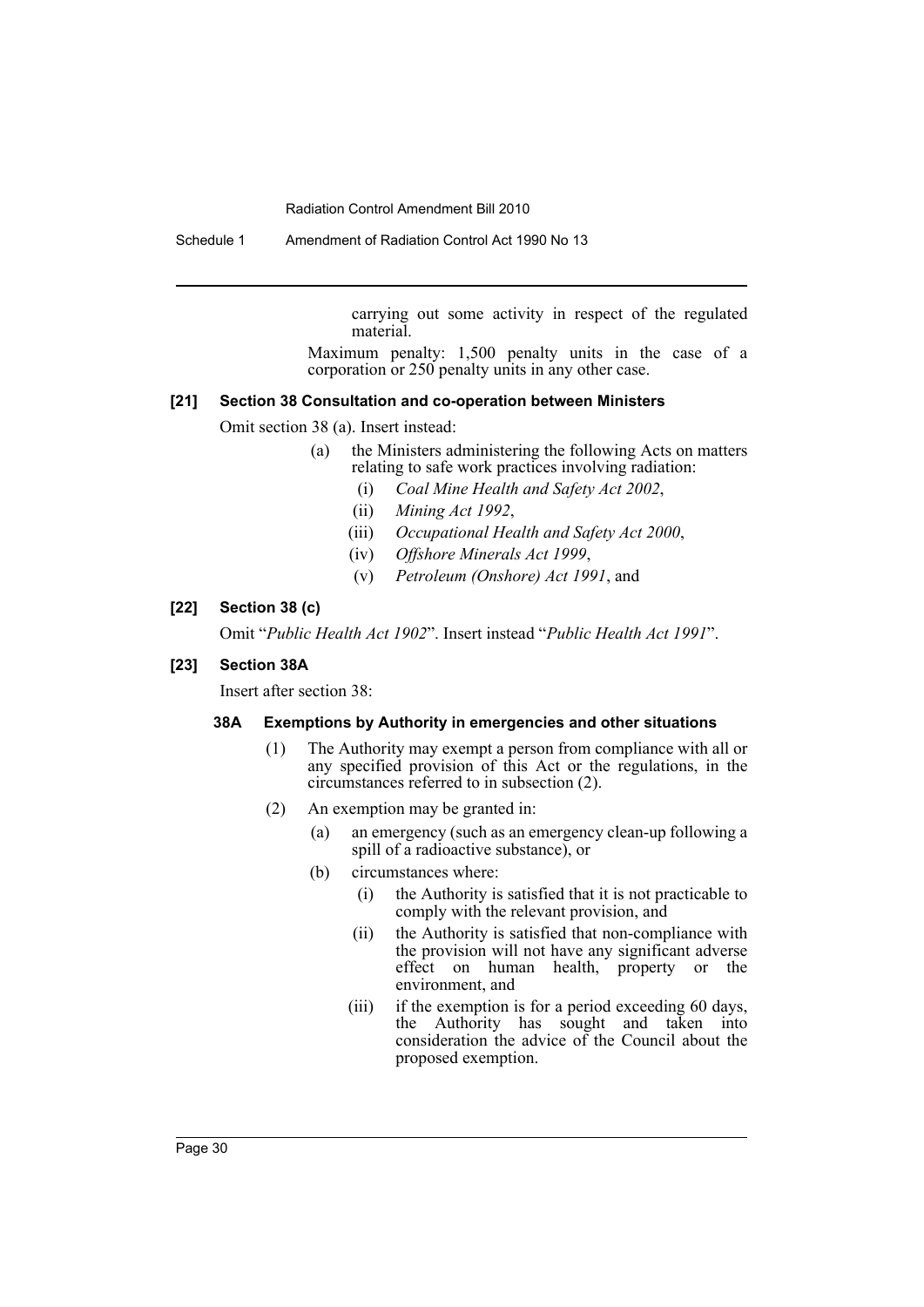- (3) The regulations may prescribe the manner in which a person must apply for an exemption under this section.
- (4) An exemption:
	- (a) is effected by order made by the Authority and published in the Gazette, and
	- (b) takes effect from the date the order is published or a later date specified in the order, and
	- (c) has effect for the period specified in the order.
- (5) In the case of an exemption granted in an emergency, the order may take effect when it is made or on a later date specified in the order. The order is to be published in the Gazette as soon as practicable after it is made.
- (6) An exemption may be unconditional or may be subject to conditions specified in the order.
- (7) An exemption may be revoked, varied or renewed by a further order made and published in accordance with this section.
- (8) An exemption may not be granted or renewed so as to have effect for a total period exceeding 5 years. A further exemption granted within 5 years after the expiry of an earlier exemption (being a further exemption that is the same in substance as the earlier exemption) is to be treated as a renewed exemption for the purposes of this subsection.
- (9) If an exemption is granted, any person may make a written request to the Authority for the reasons for the exemption and the Authority is to provide a written statement of the reasons to the person. The regulations may make provision with respect to any such statement of reasons, including:
	- (a) the time within which a request for reasons must be made or within which the statement of reasons must be provided, and
	- (b) the matters to be set out in a statement of reasons, and
	- (c) the cases in which a statement of reasons is not required to be provided.

# **[24] Section 39A Personal liability**

Insert at the end of section 39A (d):

or

(e) a natural person exercising functions under section 5A on behalf of a public body,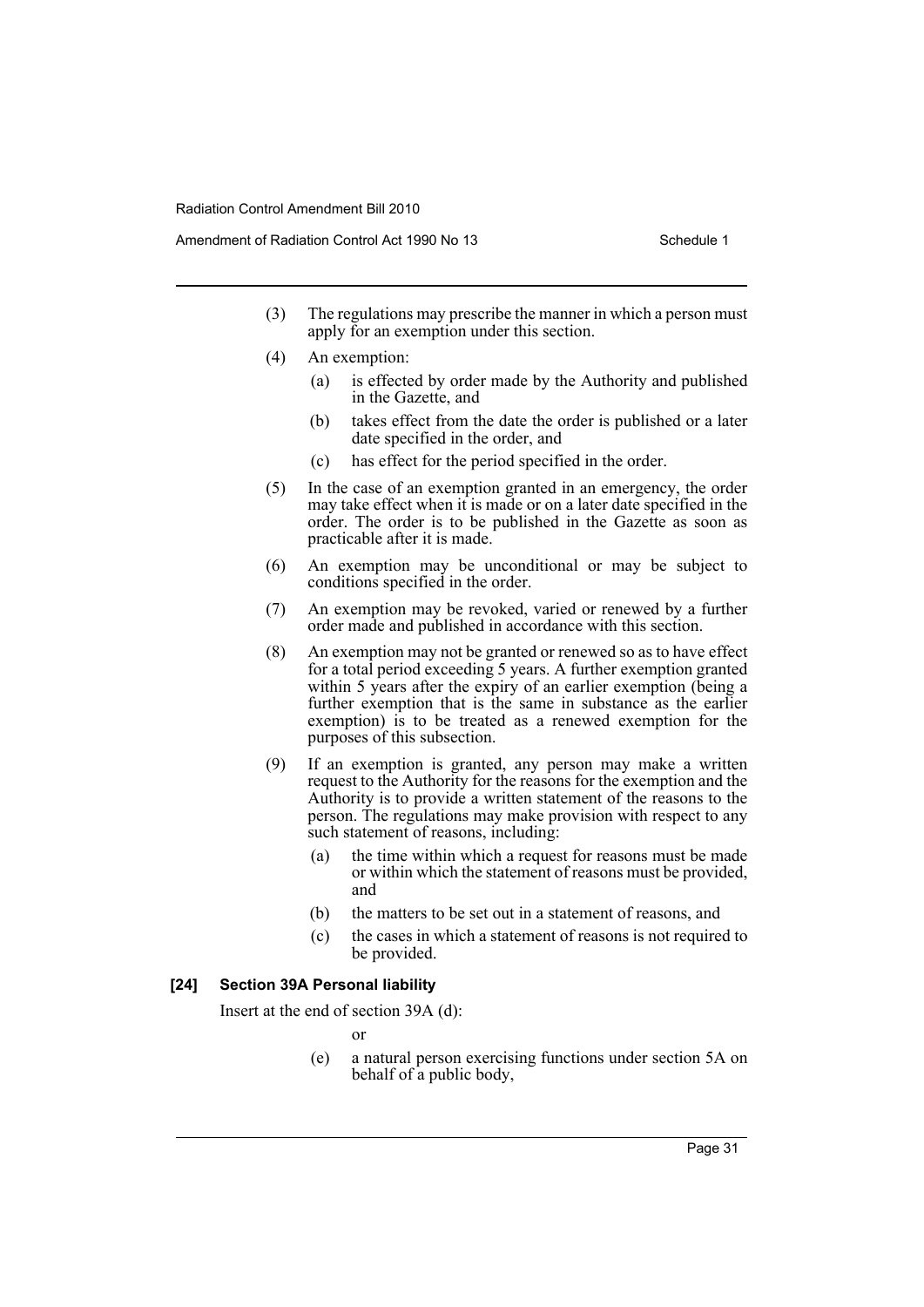Schedule 1 Amendment of Radiation Control Act 1990 No 13

#### **[25] Section 39B Review of Act**

Omit "Schedule 1 [36] to the *Radiation Control Amendment Act 2002*" from section 39B (3).

Insert instead "Schedule 1 [25] to the *Radiation Control Amendment Act 2010*".

# **[26] Section 40 Regulations**

Omit ", registration" from section 40 (3) (d).

### **[27] Section 40 (3A)**

Insert after section 40 (3):

(3A) The regulations authorised by this section may also make provision for or with respect to any matter relating to the security of radioactive substances, radiation apparatus and sealed radioactive sources.

#### **[28] Section 40 (4)**

Omit "100 penalty units".

Insert instead "400 penalty units in the case of an offence committed by a corporation or 200 penalty units in any other case".

### **[29] Section 43 Repeal of Radioactive Substances Act 1957 No 5 etc**

Omit the section.

#### **[30] Schedule 1 Provisions relating to members and procedure of Council**

Omit "Part 8 of the *Public Sector Management Act 1988*" from clause 5 (1) (d).

Insert instead "Chapter 5 of the *Public Sector Employment and Management Act 2002*".

#### **[31] Schedule 1, clause 7 (1)**

Omit "Part 2 of the *Public Sector Management Act 1988*".

Insert instead "Chapter 2 of the *Public Sector Employment and Management Act 2002*".

# **[32] Schedule 2 Savings and transitional provisions**

Insert at the end of clause 1 (1): *Radiation Control Amendment Act 2010*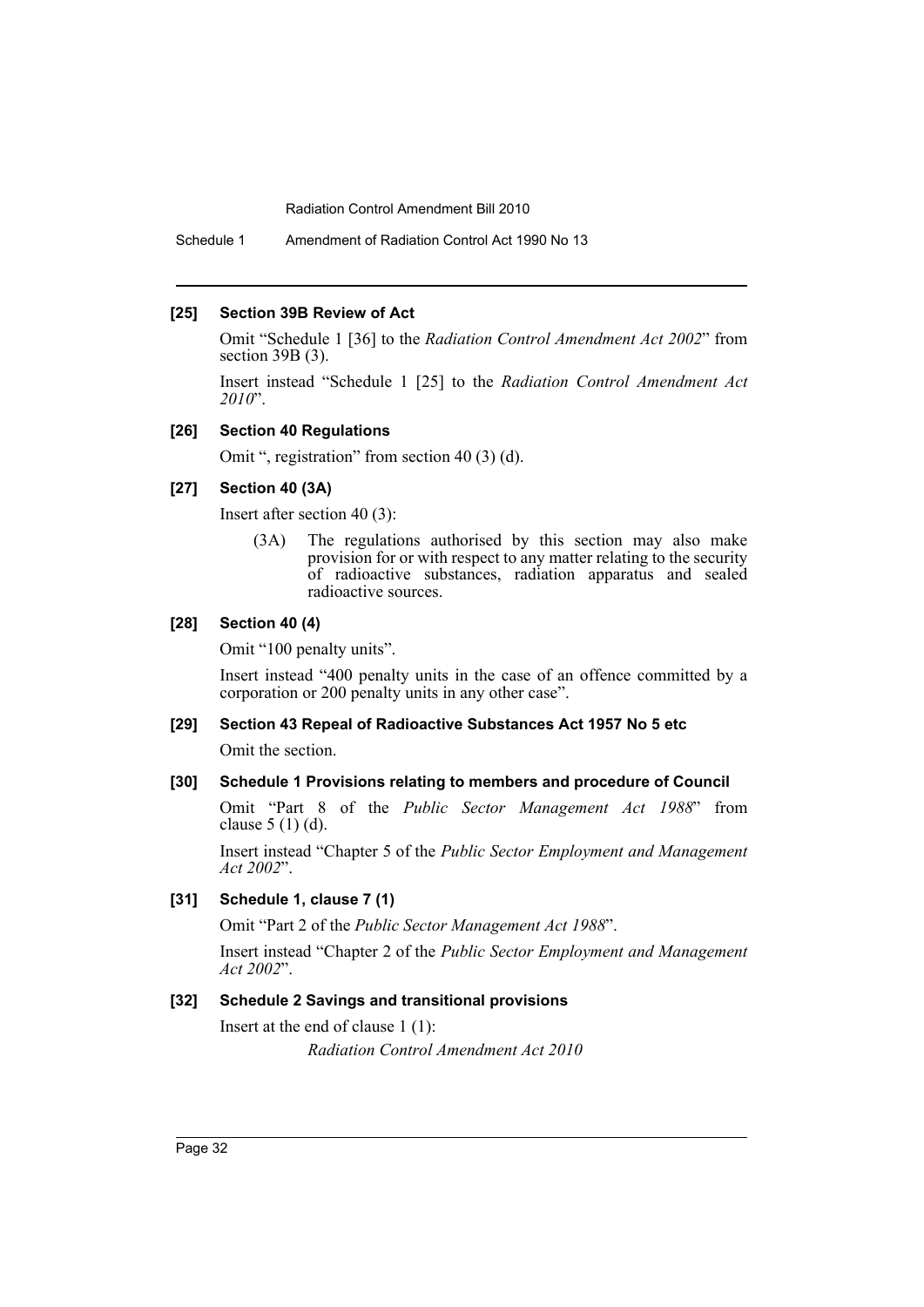Amendment of Radiation Control Act 1990 No 13 Schedule 1

# **[33] Schedule 2, Parts 2–4**

Omit the Parts.

#### **[34] Schedule 2, Part 6**

Insert after Part 5:

# **Part 6 Provisions consequent on enactment of Radiation Control Amendment Act 2010**

#### **7 Definition**

In this Part: *amending Act* means the *Radiation Control Amendment Act 2010*.

#### **8 Existing licences and registrations**

- (1) On the substitution of Part 2 by the amending Act:
	- (a) each existing licence under section 6 in respect of something to which that section applies (other than a licence to use something) is taken to be a radiation management licence in respect of that thing, and
	- (b) each existing licence under section 6 to use something to which that section applies is taken to be a radiation user licence in respect of that thing, and
	- (c) each person who is the owner of something registered under section 7 is taken to be issued with a radiation management licence in respect of that thing, and
	- (d) each person who is the occupier of premises registered under section 8 in respect of a radioactive substance that is kept or used at those premises, is taken to be issued with a radiation management licence in respect of that substance.
- (2) A licence that is taken to be a radiation management licence or radiation user licence under this clause or a radiation management licence that is taken to be issued under this clause:
	- (a) is subject to the same conditions to which the relevant existing licence or registration was subject, but only to the extent that those conditions are consistent with this Act and the regulations, and
	- (b) remains in force, unless sooner cancelled or surrendered, for the same period that the relevant existing licence or registration would have remained in force, and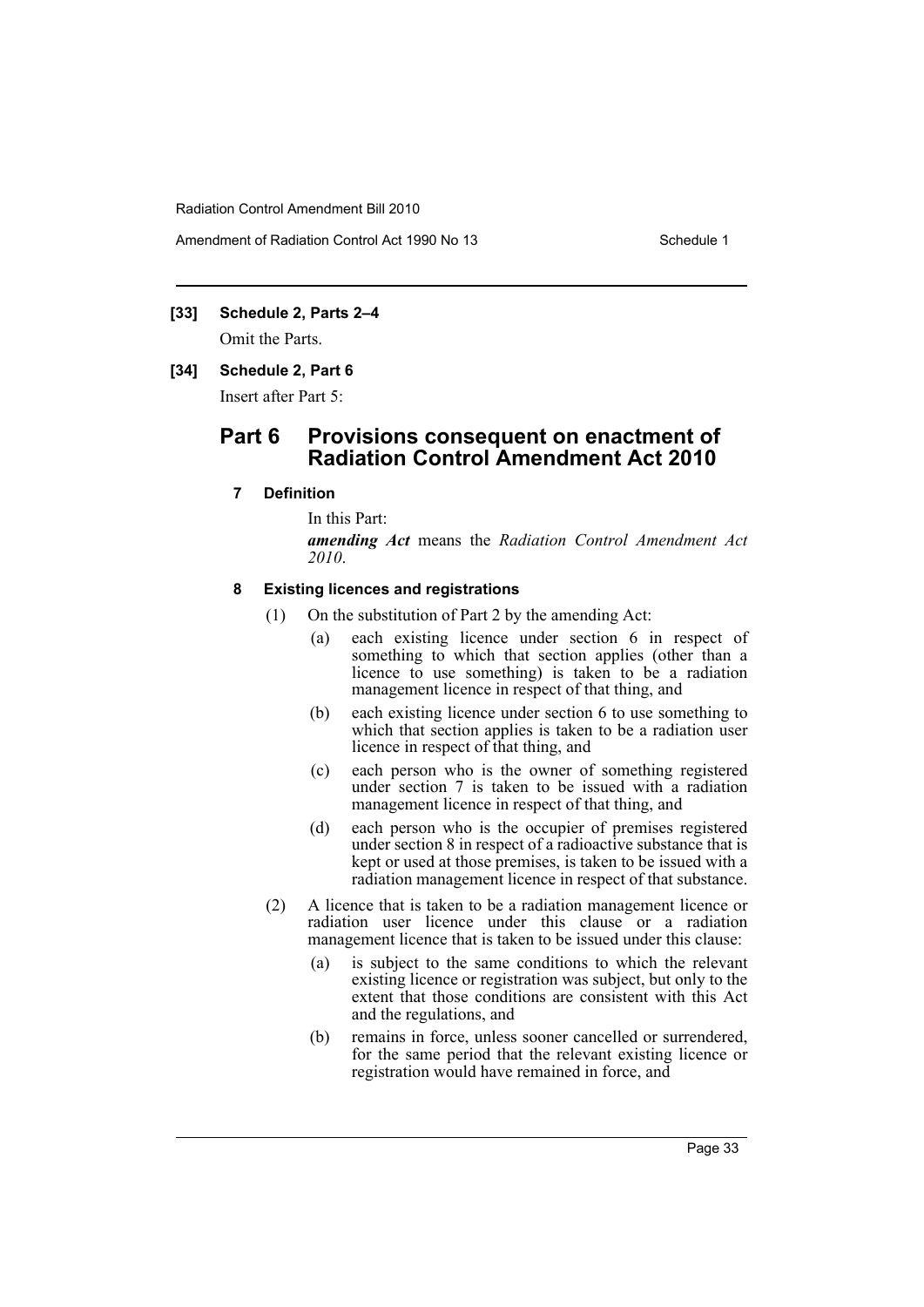Schedule 1 Amendment of Radiation Control Act 1990 No 13

- (c) may be dealt with under, and is otherwise subject to, the provisions of this Act and the regulations.
- (3) If, because of the operation of this clause, a person has more than one radiation management licence, the Authority may cancel each of those licences and issue a single radiation management licence (whether with or without variation to the terms of those existing licences) in respect of all the matters to which those licences related.

#### **9 Existing accreditations**

On the substitution of Part 2 by the amending Act each existing accreditation under section 9 is taken to be an accreditation under section 8 (1):

- (a) subject to the same conditions to which the existing accreditation was subject, but only to the extent that those conditions are consistent with this Act and the regulations, and
- (b) remains in force, unless sooner cancelled or surrendered, for the same period that the existing accreditation would have remained in force, and
- (c) may be dealt with under, and is otherwise subject to, the provisions of this Act and the regulations.

#### **10 Pending applications**

On the substitution of Part 2 by the amending Act:

- (a) each pending application for a licence under section 6 in respect of something to which that section applies (other than an application for a licence to use something) is taken to be an application for a radiation management licence in respect of that thing, and
- (b) each pending application for a licence under section 6 to use something to which that section applies is taken to be an application for a radiation user licence in respect of that thing, and
- (c) each pending application for registration of something under section 7 is taken to be an application for a radiation management licence in respect of that thing, and
- (d) each pending application for registration of premises under section 8 in respect of a radioactive substance that is kept or used at those premises, is taken to be an application for a radiation management licence in respect of that substance, and